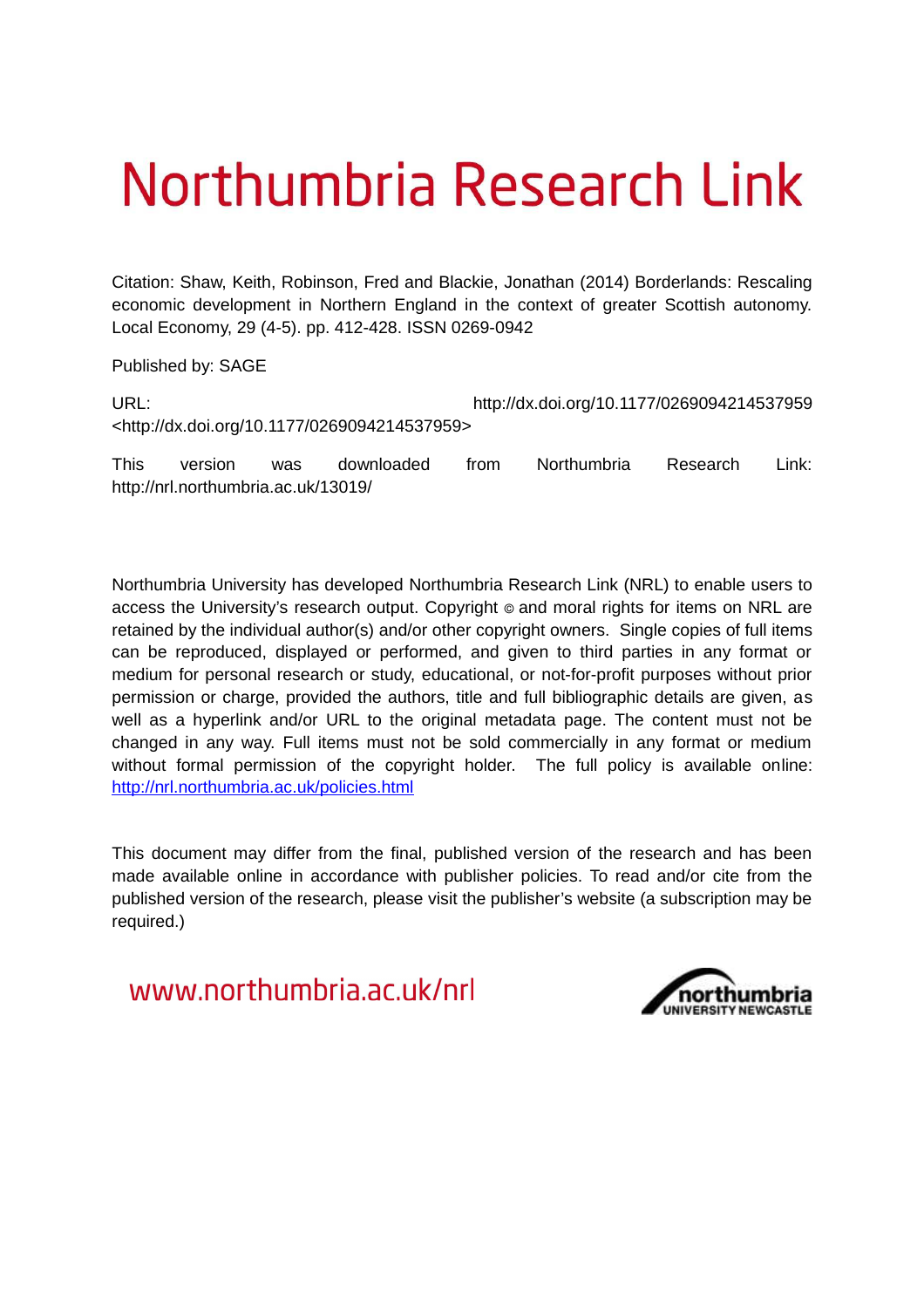# **Borderlands: rescaling economic development in Northern England in the context of greater Scottish autonomy.**

**Professor Keith Shaw (Northumbria University) Professor Fred Robinson (St Chad's College, University of Durham) Jonathan Blackie (Visiting Professor, Northumbria University)** 

**Contact Author** Professor Keith Shaw Department of Social Sciences Northumbria University NE 1 8ST 0191 227 4258 [Keith.shaw@northumbria.ac.uk](mailto:Keith.shaw@northumbria.ac.uk)

#### **Abstract**

This article argues that the space created by the clearing away of the English regional 'institutional architecture' after 2010 allows local authorities, in particular, to consider new flexible place-based approaches to economic development not possible under the old system. In this context, economic development activities, initiatives and alliances can now be developed to cover geographical areas that 'make sense', rather than being imposed or being chosen through habit: it is an opportunity to rescale or recalibrate traditional spatial approaches to place-based economic development. Here we discuss some implications of that, particularly how local authorities in the North East of England and Cumbria are responding – or could respond -- to the potential granting of greater economic and fiscal powers to Scotland resulting from pressures for further devolution and the 2014 referendum on independence. We look at the emerging opportunities for collaborative approaches to cross-border economic development; this is an issue that is virtually absent from any contemporary studies of local economic development in the UK. Drawing upon recent research, the article outlines the case for a 'Borderlands' approach - which brings together the five local authority areas adjacent to the border – to develop joint approaches to economic development in areas such as transport, tourism, business development and superfast broadband. In addition to such cross-border alliances, we also point to opportunities to reinvigorate co-operation between the North East and Cumbria. The prospect of further autonomy for Scotland is stimulating a new interest in the North East, Cumbria and Scotland in working more collaboratively together, but the outcome of that (whatever the referendum result) may depend upon how the Anglo-Scottish border is perceived. We argue that it needs to be seen less as a barrier and more as an enabling mechanism which brings new opportunities for a relationship based on 'co-optition'.

**Key Words:** Local Economic Development; Local Government; Partnerships; Devolution; Scotland.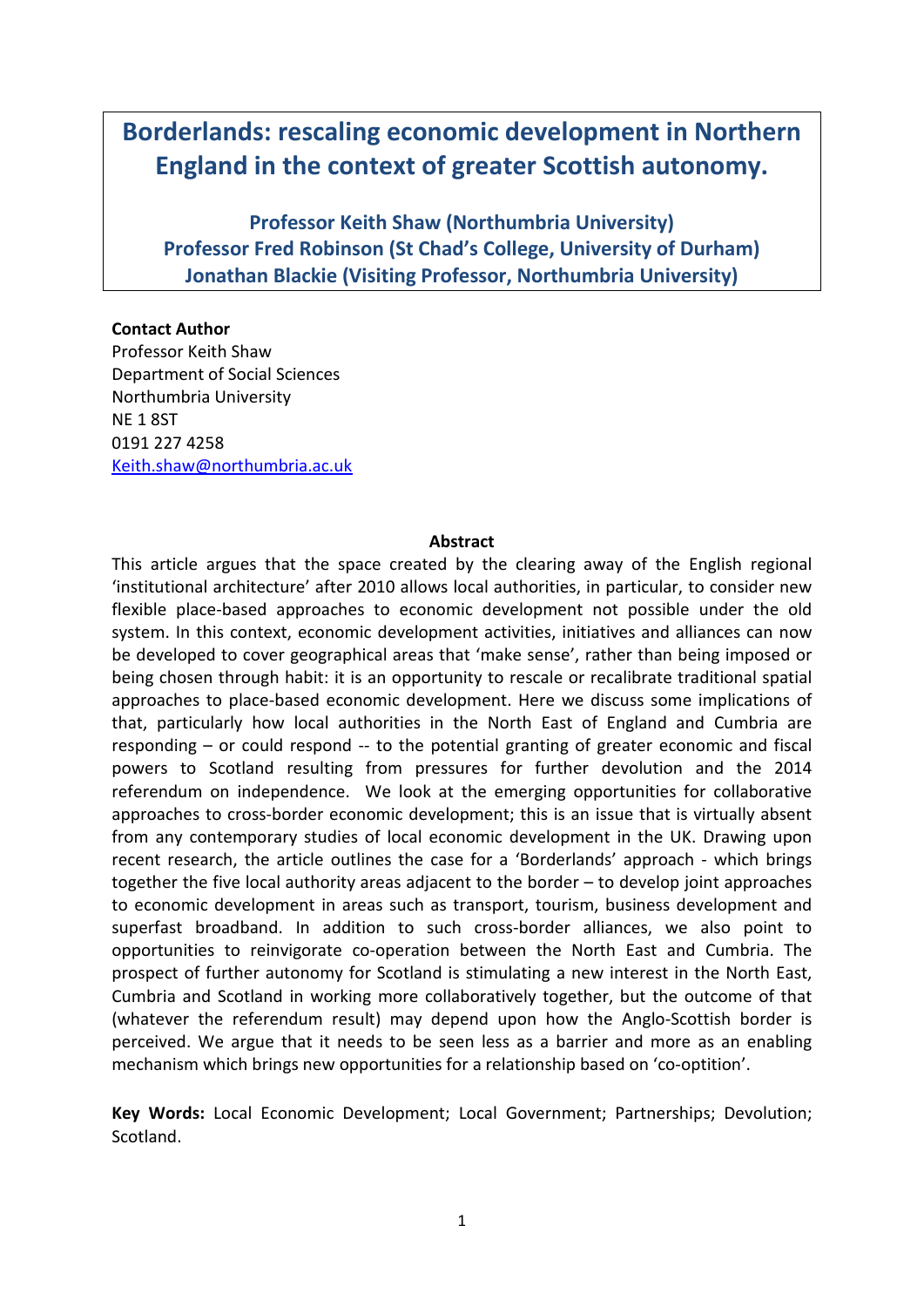# **Borderlands: rescaling economic development in Northern England in the context of greater Scottish autonomy.**

#### **Introduction**

'The dominance of London and South East England in determining UK economic policy is a problem for Scotland - to which in our view independence is the answer - but it is also a significant issue in many parts of England, where different solutions will be required… in all eventualities, we look forward to an independent Scotland having a relationship of friendship and co-operation with all our neighbours in these islands, including our next-door neighbours in the North of England' (Nicola Sturgeon MSP: quoted in, The Journal 2014).

As in the other former English regions, the initial response to the post-2010 abolition of the regional tier of governance in the North East of England was, necessarily, *inward*-looking. A wide range of public, private and third sector organisations had to come to terms with the 'post-regional' reality of the Regional Development Agency (RDA) being replaced by two sub-regional Local Enterprise Partnerships (LEPs), with a subsequent rescaling of economic boundaries being accompanied by a greater emphasis on private sector-led economic growth (Shaw and Robinson, 2011). More recently, however, the North East has adopted a more *outward-facing* approach to economic development which considers the potential implications of a more powerful Scotland (in the context of the referendum on Scottish independence in September 2014). In partnership with neighbouring Cumbria, Scotland's closest English neighbours are now 'looking northwards', both in terms of considering how a resurgent Scotland provides a threat to economic development south of the border and, more positively and creatively, how economic development in the North East and Cumbria can benefit from a stronger Scotland through enhanced cross-border collaboration. The growing interest in northern England in developments in Scotland also reflects the belief that an increase in Scottish autonomy - through independence, 'Devo Plus' or 'Devo Max' options - is likely, whatever the outcome of the 2014 referendum (Devo Plus, 2012; Schmuecker et al, 2012).

This growing interest and, indeed, concern about events north of the border led the local authorities in the North East and Cumbria to commission us to undertake research on the impact of greater Scottish autonomy on the North East and Cumbria. The research captured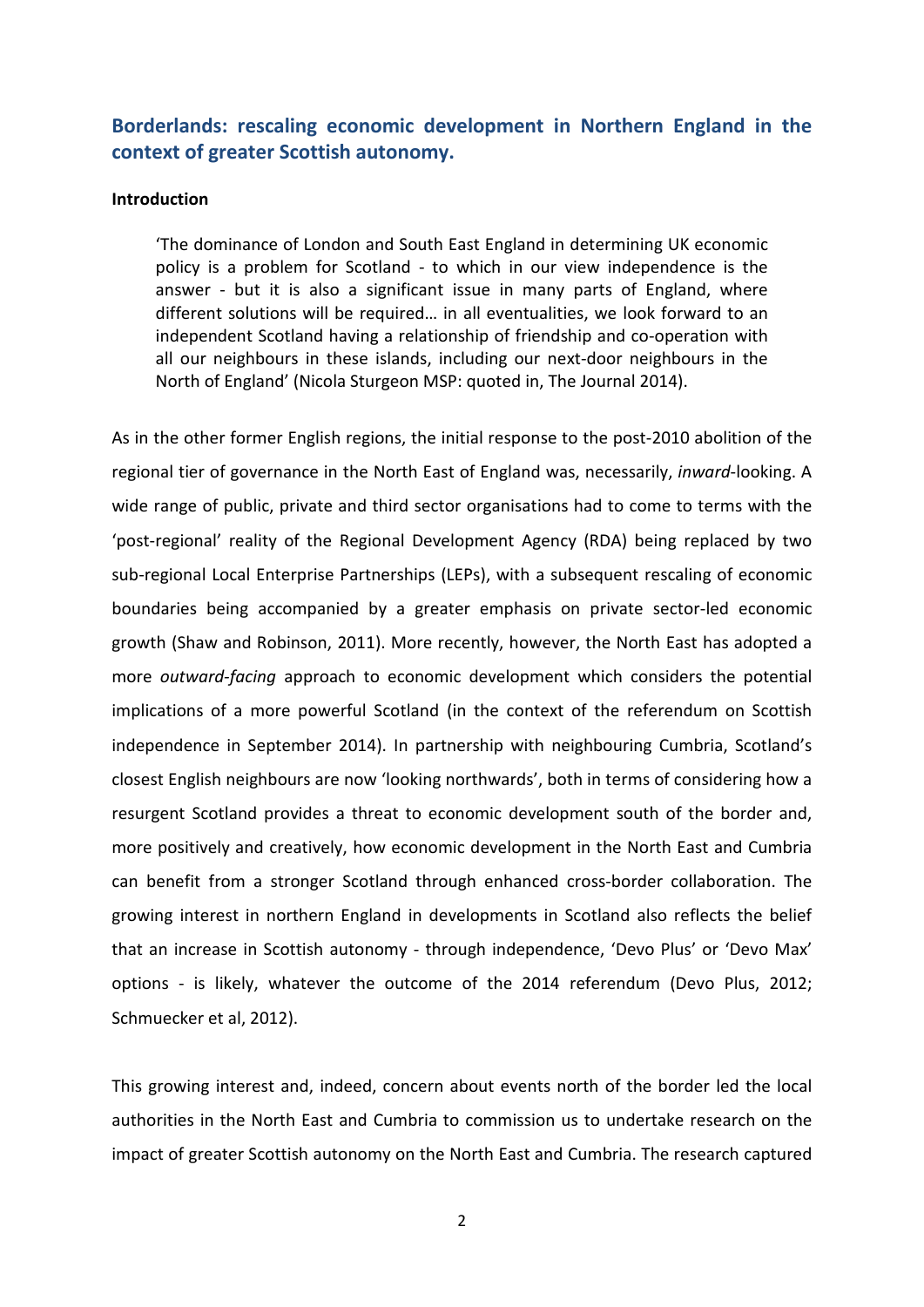the views of a range of stakeholders on both sides of the border, and included semistructured interviews with 25 politicians, public and private sector representatives, and a number of senior civil servants. Presentations were also given to, and feedback received from, both the North Eastern and Tees Valley LEPs. In addition, three roundtable events were held in Durham, Carlisle and Edinburgh in 2012-2013, which involved over 40 representatives from local authorities, economic development bodies, private companies, tourist organisations, government departments, universities, and the media (Shaw et al. 2013**1**).

Drawing on the key findings of the research, this article highlights the opportunities for Scotland and northern England to develop new, collaborative, cross-border approaches to place-based economic development. This echoes one of the key messages of our earlier research on the shift from regionalism to localism: namely that the former English regions should aim to make what they can of the opportunities offered within the 'localism agenda' (Shaw and Robinson, 2011). In this sense, the space created by the clearing away of the English regional 'architecture' (however much lamented, or ill-advised) allows local authorities, in particular, to consider new flexible approaches to economic development that may not have been possible under the old system and which serve to reconfigure the traditional regional or sub-regional boundaries. In the case of cross-border collaboration, such a potential rescaling not only offers a wider interpretation of 'natural economic areas' than that provided by LEP boundaries, but also brings a fresh perspective on how the Anglo-Scottish border can be seen. We argue that it needs to be viewed less as barrier and more as a mechanism that may allow local authorities, LEPs and other sub-national institutions to develop and fund projects and programmes that embrace activities and interests on both sides of the border.

In developing the case for a collaborative 'Borderlands' approach to economic development, we start by looking at how the North East is responding both to the end of regionalism and the growing challenge of a resurgent Scotland. We note the emergence of new possibilities for the North East to work with both Cumbria and Scotland. We then explore and examine the challenges and opportunities associated with rescaling economic activity and identify the organisational and sectoral priorities that could underpin a new Borderlands approach.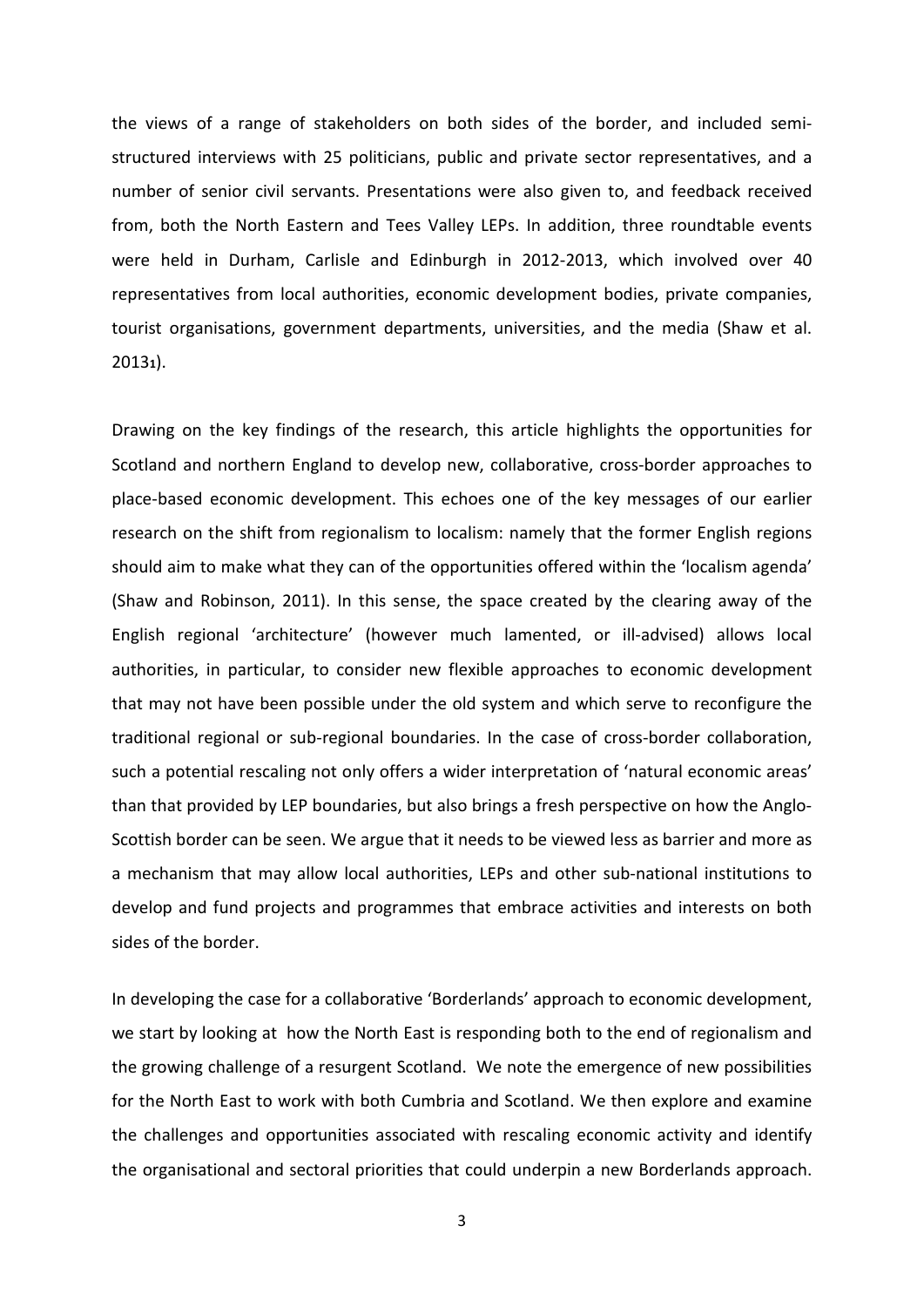In conclusion, we reflect on how such an approach can be understood within a wider framework of cross-border collaboration in which neighbouring areas engage in a form of 'co-optition', where competitors agree to work together with each other on a project-toproject, [joint venture,](http://www.businessdictionary.com/definition/joint-venture-JV.html) or co-marketing basis (OECD, 2013). Finally, we consider the implications for a wider set of debates on the new sub-national economic governance in England and the relationship between rescaling and 'localism'.

#### **The emergence of 'Common-Sense Regionalism'**

One narrative on the post-2010 rescaling of economic development in England has interpreted the abolition of RDAs as reducing the resources, analytical capacity and strategic cohesion needed to promote regional economic growth. In addition, the demise of regional Government Offices has been viewed as undermining regional co-ordination and curtailing 'voice' (see for example: House of Commons, 2011a; The Smith Institute, 2011). Criticism has also been levelled at the LEPs, which were set up in 2010 to pursue private sector-led economic growth within 'natural' economic areas, led by boards comprising local authority leaders and a significant representation from the private sector. LEPs have been viewed as having insufficient powers and resources to achieve their aims; as having arbitrary territorial boundaries that have at least as much to do with political 'fixes' as economic analysis; and as lacking vision and dynamism. They are also derided for adopting a predominantly neoliberal approach to economic growth that overstates the potential for private sector-led development and ignores the continuing need for robust spatial planning, government investment and, where necessary, public sector growth (see for example: Pugalis and Bentley 2013; Deas et al, 2013; Centre for Cities, 2011).

Such critical sentiments have a particular resonance in the North East of England, where there is a long history of regional institutions (Cousins et al, 1974) and, as a result, the loss of large organisations such as One North East (the region's RDA) and Government Office North East has been keenly felt. Furthermore, the concept of regionalism has been particularly influential in the North East -- culminating in the previous Labour government's (unsuccessful) proposals for a directly-elected North East regional assembly (Shaw and Robinson, 2007). Here, the abolition of regional governance, and the shift from regionalism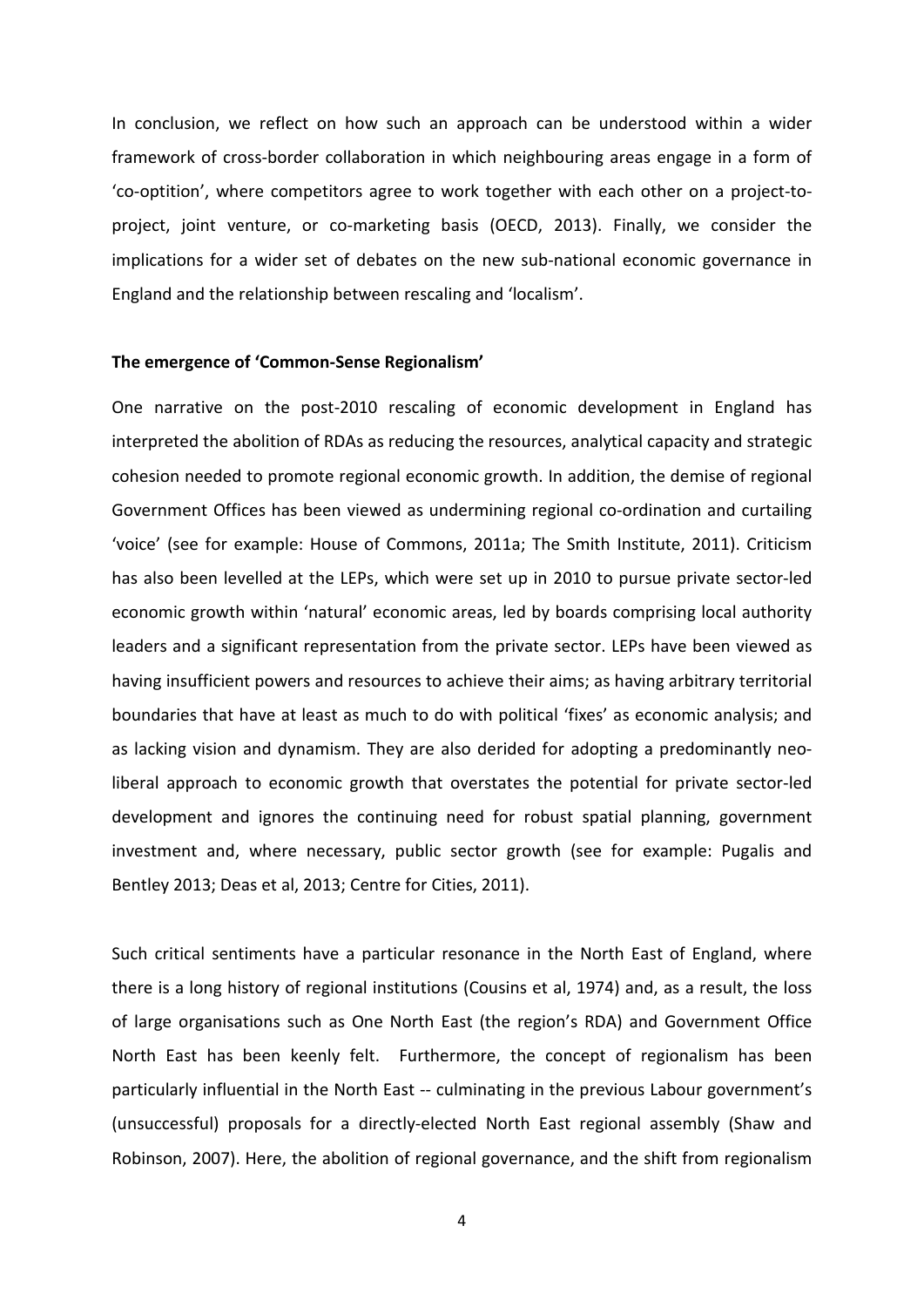to localism, has marked a genuinely radical break with the past and has substantial consequences for the region's future development (Shaw and Robinson, 2012; 2011). Moreover, this is not likely to be a temporary state of affairs: while a few regional networks remain (including the Association of North East Councils), in the main, the traditional *regionally-based* ways of getting things done within in the North East, the tried and tested structures and processes that have developed over time, have gone, and there seems little point in awaiting a radical change in policy direction - or even a change in government.

Give the scale of the region's economic problems, highlighted by the continuing widening of the North-South divide (Huggins and Thompson, 2013) and exacerbated by cuts in local authority spending and the impacts of welfare reform (ANEC, 2013), it is not surprising that the coalition government's changes to regional structures are not forgotten and remain contentious. The abolition of the RDA and the subsequent division of the former region into two LEPs, covering the north (Northern Eastern LEP) and the south of the region (Tees Valley LEP), has greatly weakened regional voice and capacity -- as has the tendency of both LEPs to go their own way with apparently little appetite for collaborative working. There are new sources of friction too: for example, the recent growth strategy drawn up by a group led by Lord Adonis for the North Eastern LEP (NEIER, 2013) was strongly attacked by a number of the region's MPs for being 'intellectually dishonest' and failing to address the impact of Government cuts on the region (The Journal, 2013a).

However, it is important to point out that not everyone in the North East was enamoured of the regional structures prior to 2010. In an earlier review of these changes to the region's governance, we quoted one of the stakeholders we interviewed:

*'The heavy institutional architecture of the region was designed in a previous era, to manage decline. You need a lot of governance to manage decline. In this sense the region still has the feel of a former East European communist state about it. Now what is needed is a structure able to promote economic growth. For that, we need governance with a lighter touch, slimmer and leaner more streamlined'* (Regional Civil Servant, quoted in Shaw and Robinson, 2011).

Many of the North East stakeholders we consulted as part of an earlier research project (Shaw and Robinson, 2011), felt that it was time to move on, that regionalism was finished,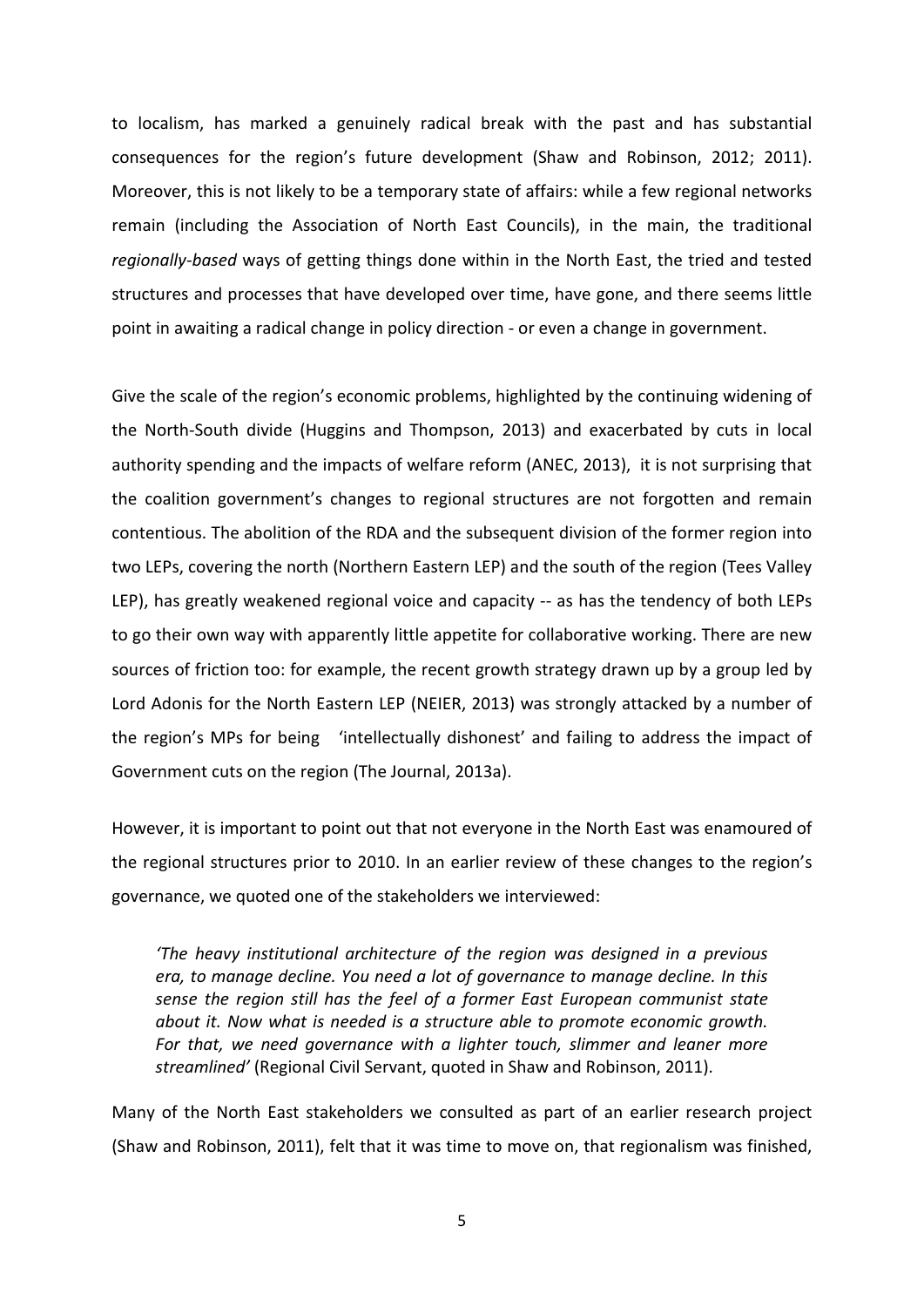and that excessive nostalgia and lamenting the loss of region-wide bodies could hinder the taking up of new opportunities. It was argued that:

- The 'heavy institutional architecture' of One North East and the Government Office had limited impact in spite of its scale and expense. More than a decade of regional development under New Labour had been unable to resolve the region's deeplyrooted economic problems -- in much the same way that previous phases of regional policy had failed over the preceding decades (Shaw and Robinson, 2011).
- Political leadership across the region was also often fractious and inward-looking. The decisive rejection of proposals for a directly elected regional assembly (in the 2004 referendum) seriously undermined the idea that there is a strong north east identity and common sense of purpose.

It is also important to acknowledge that LEPs are considered by some in the North East to provide a more appropriate level at which to promote economic growth.

The need for a sub-regional approach is particularly felt in Tees Valley, where the new arrangements were viewed as a natural progression from earlier attempts at joint-working (going as far back as 'Tees Plan' in the 1960s) which had provided a stronger focus on the particular needs of the sub-region. This was also reflected in Tees Valley's (albeit unsuccessful) bid for separate city-region status towards the end of the post-1997 regionalist period itself (Shaw and Greenhalgh, 2010). In Tees Valley, the post-2010 opportunity to 'run their own affairs' was thus greeted with enthusiasm by local institutions keen to push ahead with their own, locally agreed, strategy for development. Indeed, the decision of organisations in the Tees Valley to 'go it alone' when bidding for a separate LEP in the summer of 2010, can be viewed as the decisive break with the old regionalist order in the North East.

In our earlier research (Shaw and Robinson, 2011; 2012), we found that a number of stakeholders felt that effectively abolishing the North East as an administrative and economic creation provided a chance for local and regional decision-makers to adopt a more 'outward-facing' approach. We encountered a feeling that the region should not now be doing what's been done before: either complaining about how bad things are, or else engaging in insincere 'boosterism'. Losing the old structural certainties is a considerable challenge, particularly for a region that is used to being organised, rather than organising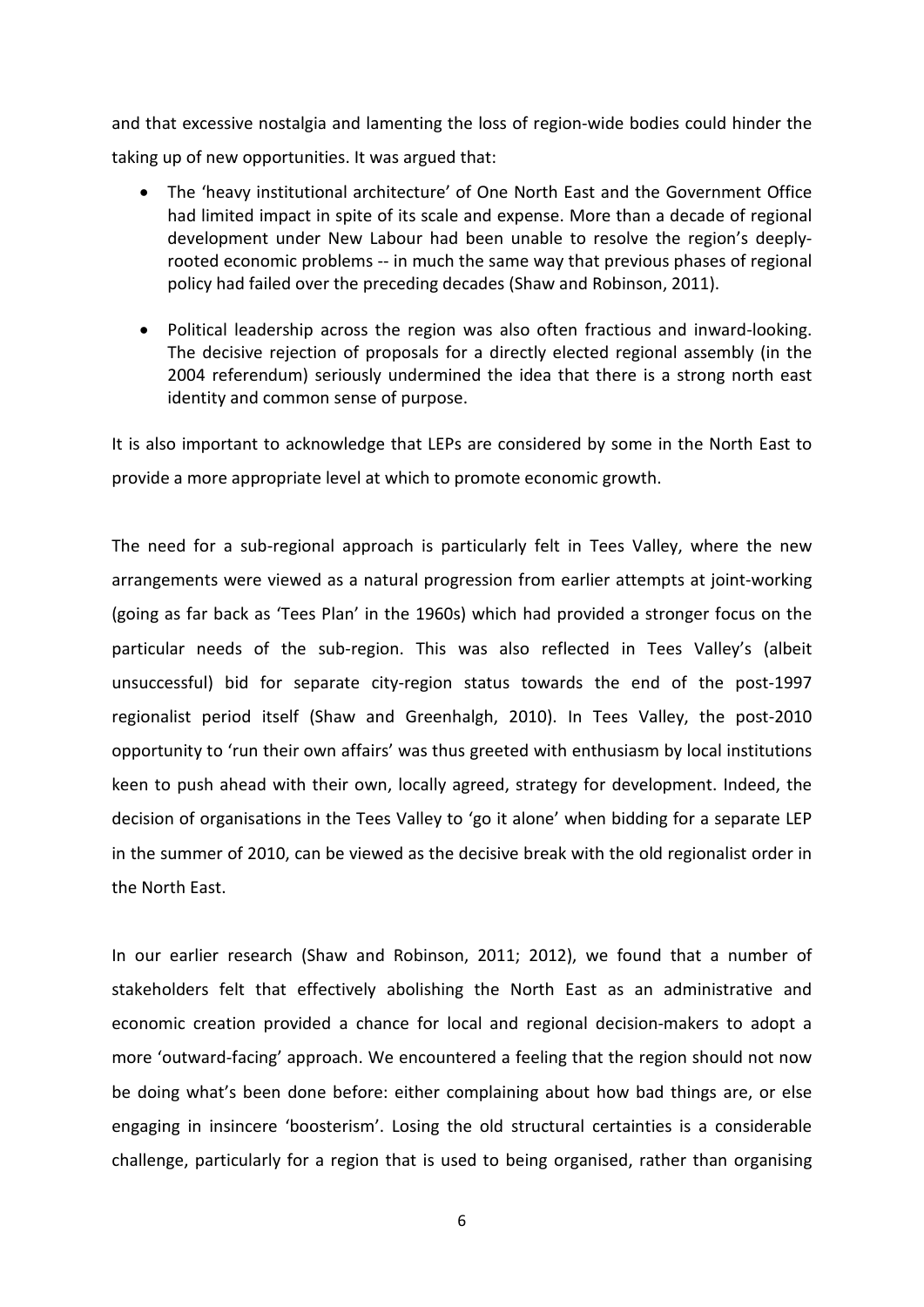itself. We referred to the emergence of what we thought of as *common-sense regionalism* (Shaw and Robinson, 2012), a situation in which activities, initiatives and alliances were being developed to cover geographical areas that 'make sense', rather than being imposed or being chosen through habit. In this context, the importance of effective local political leadership is clearly paramount: local leaders need to eschew political 'tribalism' and recognise the importance of developing a genuinely shared vision, committing their organisations to look afresh at how they operate and might best respond to new opportunities for collaboration. In the wider context of economic development, it can also be viewed as an opportunity to rescale or recalibrate traditional spatial approaches to placebased economic development, including external relationships as well as internal arrangements. A key element here is the realisation that there is a need to look outwards - and especially to the north, rather than solely to the UK Government in London.

The opportunities and challenges of sub-national economic development in the North East are now being increasingly shaped by the possibility of greater Scottish autonomy associated with devolutionary pressures and the referendum on Scottish independence in September 2014 (Scottish Government, 2013a). The independence debate has prompted organisations and individuals on both sides of the border to consider new, collaborative, cross-border approaches. In the North East and Cumbria this has taken the form of a 'common-sense' response which aims to make the most of the opportunities offered under 'localism' for rescaling place-based approaches to local economic development. For Scottish local councils, particularly in the Borders, the rescaling of economic development activity has also been thought of as an opportunity to augment and enhance their local economic strategies by considering a larger economic area. The Scottish Government also views greater collaboration with northern England as important both in terms of illustrating how 'independence' will also mean 'inter-dependence' with their 'cousins across the Border' (Scottish Government, 2013b), and how such collaboration will strengthen the voice of the North, given that the, 'incredibly lopsided nature of the current UK economy affects both Scotland and the regions of England' (Fiona Hyslop MSP, quoted in The Journal 2012).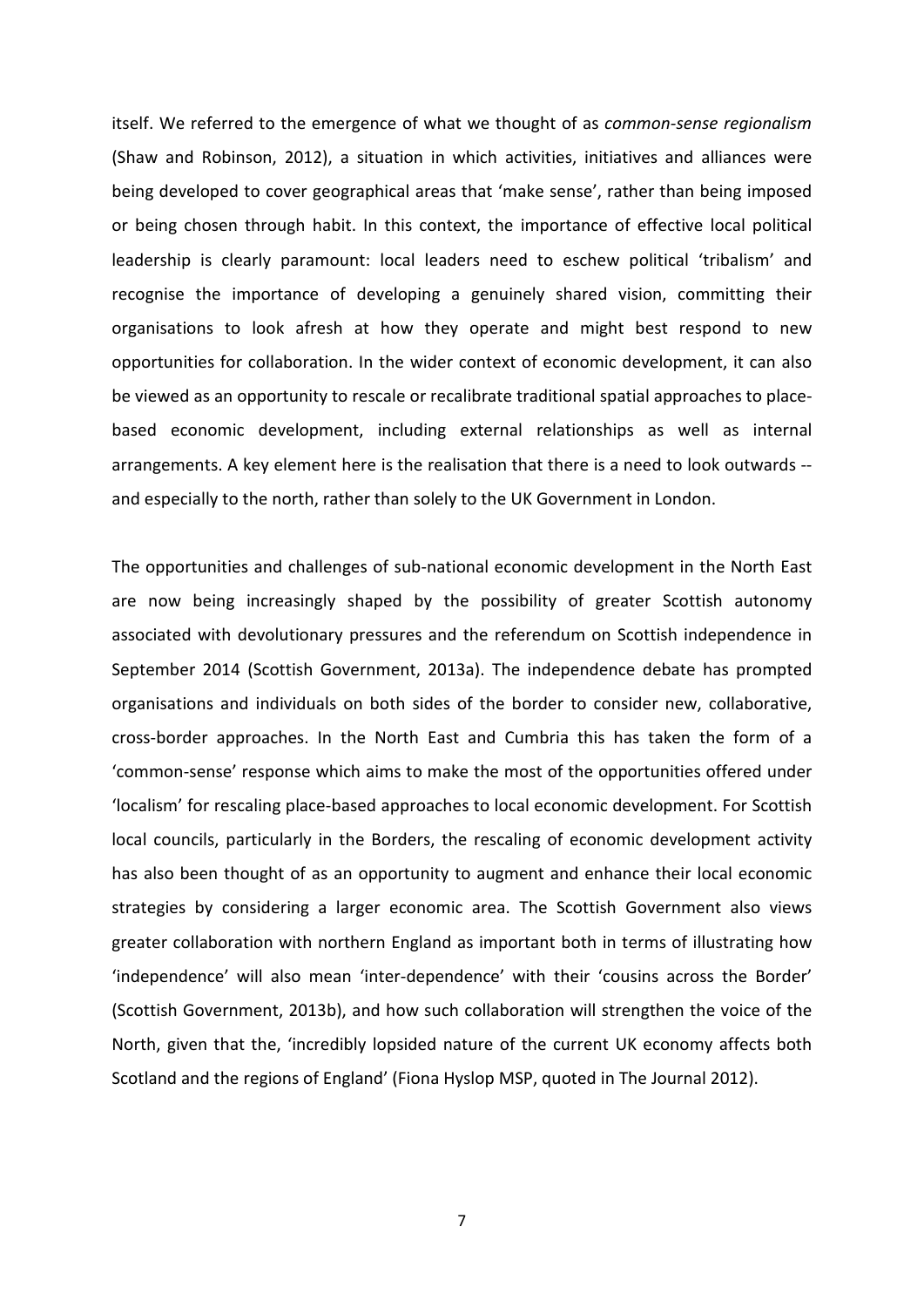#### **A more powerful Scotland: concerns in the north of England**

Concerns about the possible impacts of increased Scottish autonomy have been raised before in the north of England. In the late 1970s, North East MPs were concerned that a more devolved administration in Scotland could be a threat to their region's economic fortunes. They supported an amendment to the 1978 Scotland Act ensuring that the referendum on the creation of a Scottish Assembly needed to secure the support of at least 40% of registered voters. In 1979, only 32.9% of the electorate voted Yes, and new devolution arrangements were therefore not introduced. This period also saw the creation of the Barnett Formula, which has been the cause of a long-standing grievance in northern England due to the consequent advantages that Scotland enjoys in relation to public expenditure allocations (McLean, et al, 2008). More recently, in evidence to the Calman Commission on Scottish Devolution (2009), whose eventual recommendations on greater fiscal devolution were enshrined in the 2012 Scotland Act, the North East Chamber of Commerce expressed their concerns over the possible creation of a Scottish rate of Corporation Tax (NECC, 2009).

It is reasonably safe to assume that Scotland will gain greater autonomy, whatever happens in the referendum. Retaining the status quo looks very unlikely. And, arguably, options such as Devo Max or Devo Plus (McLean et al, 2013; Trench, 2013) are at least as worrying for northern England as independence, as they would still enable Scotland to cut taxes and compete for inward investment. Moreover, it may be argued that:

'More devolution for Scotland could cause more problems for the north of England economy than a vote for independence. It's argued Scots would be pushing to grab the best of both worlds: fiscal autonomy with transfers of spending from Whitehall' (Fraser, 2012).

Not surprisingly, many of the stakeholders from northern England that we consulted during 2013 had genuine concerns about the impact of a more powerful Scotland on economic fortunes south of the border. In fact, political leaders and business representatives were concerned about the level of economic competition provided by Scotland *now*, irrespective of the outcome of the 2014 referendum. The decision (in 2012) of two companies, Amazon and Gamesa, to locate new projects in Scotland rather than in the North East, was felt to add some credence to the view that Scotland already has major advantages in the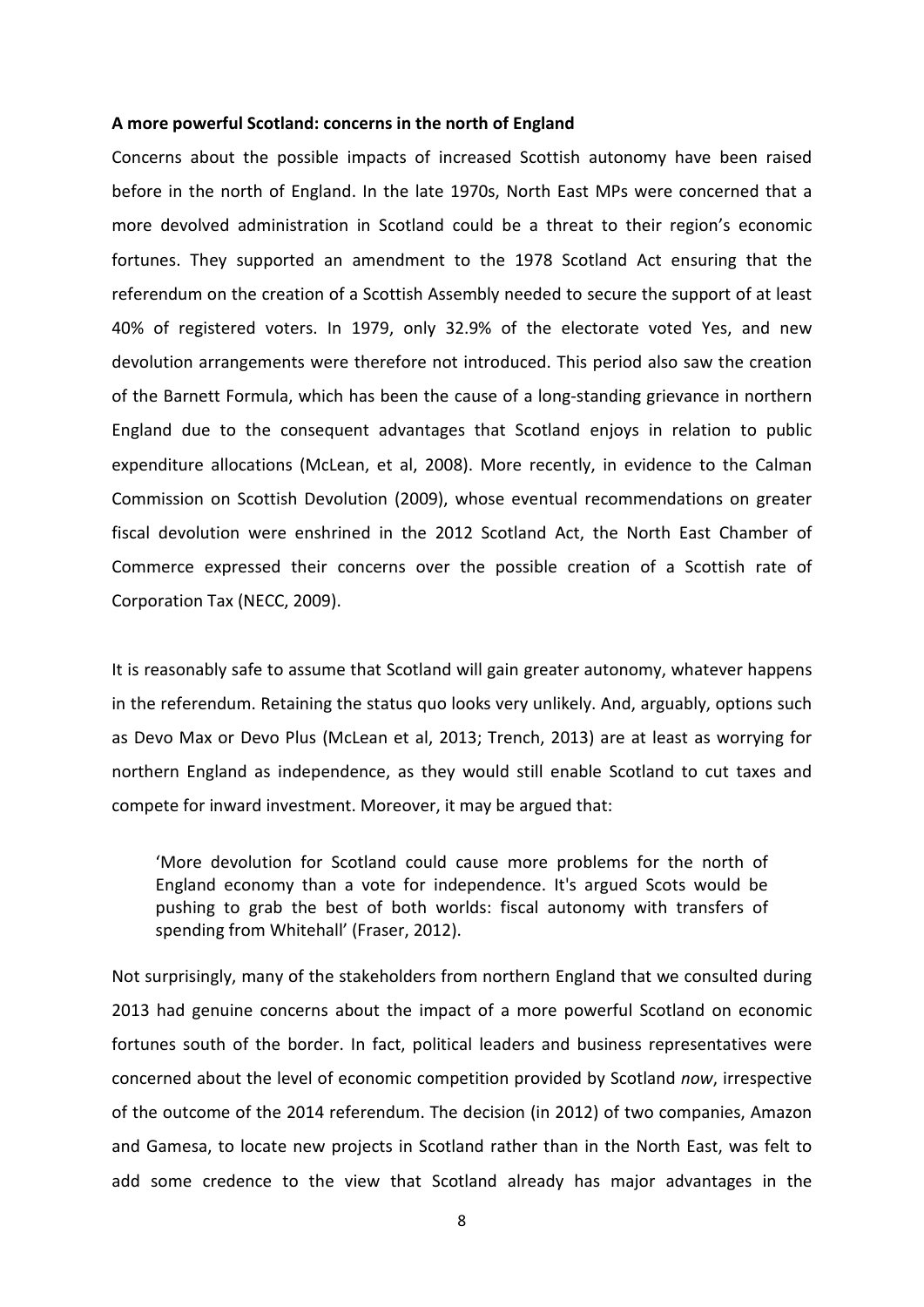competition for inward investment. Scotland has important advantages in terms of institutional capacity and resources to promote economic development -- advantages made substantially greater by the abolition of Regional Development Agencies and Government Offices for the Regions in 2010-2011. One commentator pointed out that

'An investor looking at the North East has to traipse round the whole of the region knocking on a variety of doors. They go up to Scotland: they go and see Scottish Enterprise, it sorts out grants for the land, it sorts out grants for training, it sorts out all of the support that they require and that obviously makes it a whole lot easier for them' (Keith Burge, ERS Consultants, quoted in BBC, 2012).

There is particular concern in northern England that, with greater devolution or independence, the Scottish Government would be able to cut corporation tax which would further strengthen its appeal as far as inward investors are concerned. Scotland could also reduce Airport Passenger Duty, which would potentially threaten the viability of Newcastle Airport in particular (ANEC, 2011). These fears are not unfounded: the Scottish Government's Independence White Paper includes a timetable for reducing corporation tax by up to three percentage points and for cutting Air Passenger Duty by 50 per cent, with a view to abolishing it completely when public finances allow (Scottish Government, 2013a).

While such concerns are rooted in genuine anxieties, and are hard to dismiss, some reviews of the evidence on the economic impacts on the North East have concluded that the room for manoeuvre for a more independent Scotland to cut taxes will be limited by economic constraints, EU regulations, and the level of spending required to support the extensive welfare state in Scotland (Schmuecker et al, 2012). Other accounts of the debate on the potential economic implications of greater Scottish autonomy argue that the economic impacts remain contested and shrouded in considerable uncertainty:

'Whether Scotland would be richer or poorer as a result of becoming independent is simply not possible to determine: there are too many uncertainties about not just the terms of independence, but the approach of any future Scottish government, not to mention what happens to the UK, European and world economies' (McLean et al, 2013, p 46).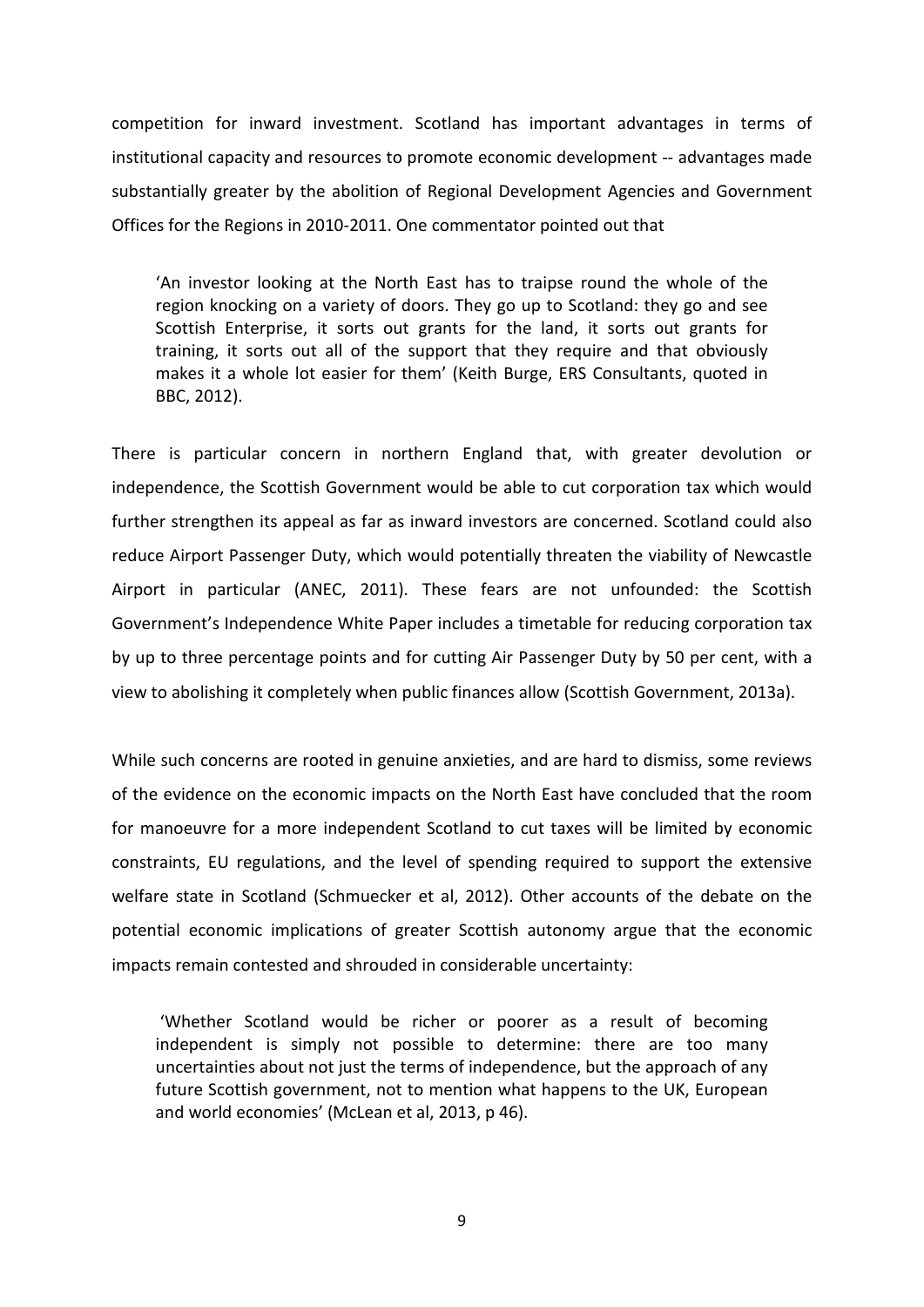In this uncertain context, while it is not difficult to imagine a resurgent Scotland posing a threat to economic development south of the border, it is also possible to imagine economic development in the North East and Cumbria benefiting from a stronger Scotland.

#### **Greater Scottish Autonomy: Opportunities for Cross-Border Collaboration**

'We are so used to being governed by the South East that we have tended to forget just how much we have in common with the Scots in terms of our social and economic challenges. If we could forget that imaginary line on the map, we would see benefits from cross-border co-operation' (North East local government officer, quoted in Shaw et al, 2013).

In our discussions with stakeholders, we found a high level of agreement that a more powerful Scotland was not inevitably a threat to the economic fortunes of its 'closest friends' across the border. It was felt that there is scope for joint approaches to place-based economic development, enabling councils in the North East and Cumbria to work effectively with their neighbouring Scottish councils. It was also considered timely to discuss such developments, as the period leading up to the independence referendum could see organisations on both sides of the border receptive to ideas new ideas and approaches. Moreover, we found that new changes taking place in Scotland could forge stronger relationships *between* the North East and Cumbria. In this sense, the reshaping of place may involve new 'east-west' relationships as well as new 'north-south' relationships.

In examining the potential for cross-border collaboration, what stands out is the lack of previous collaboration in economic development between geographically proximate areas. One former regional civil servant in the North East noted that in over 10 years in his previous role, he had only one meeting with Scottish civil servants. Another North East participant felt that the RDA, (One North East), 'didn't engage with Scotland and focused purely on things to the south'. Similarly, a Scottish stakeholder 'found collaboration with the RDAs hard…you got a warm welcome but not much genuine desire to work together'**.**  Economic development officers from the local authorities adjacent to the border also reported that there was little cross-border collaboration, and that this was felt to be almost inevitable owing to differences in funding regimes and initiatives.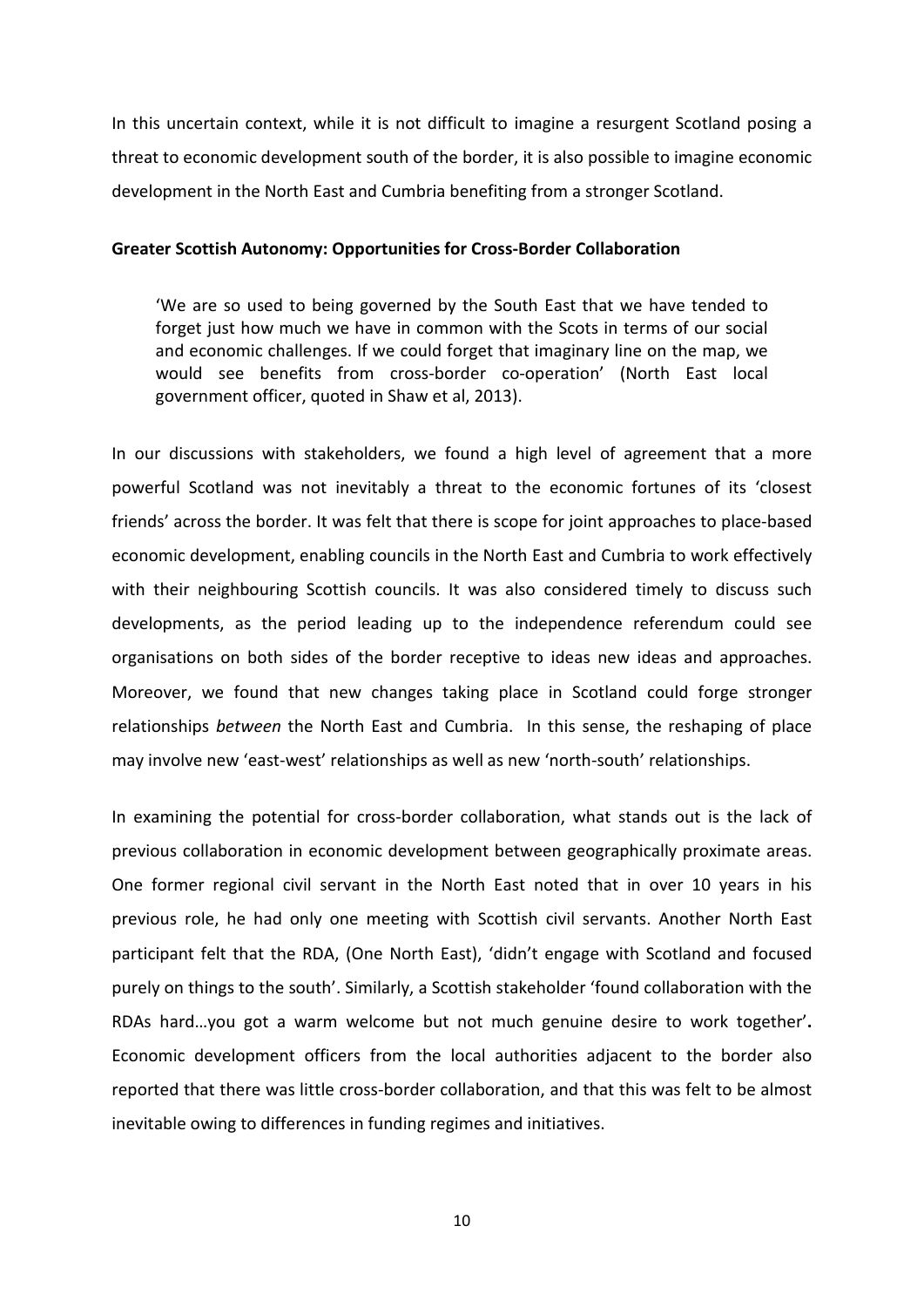Where cross-border engagement did take place, it had tended to be sporadic, often dependent on individual initiative, and oriented around specific projects or issues. From another perspective, a political leader in the North East said that

'The number of cross-border linkages between the North East and Scotland has actually declined following devolution after 1997. Scotland hasn't been very interested in working with the North East and tended to go its own way'.

As well as little formal cross-border co-operation, the contemporary relationship between Cumbria and the North East was felt to be 'patchy at best'. However, in both the North East and Cumbria there were those who hoped that the focus on a more independent Scotland would provide a useful agenda around which to reinvigorate what one participant called 'east-west co-operation' within the north of England itself. In a round table meeting we held in Carlisle, it was noted that Cumbria and the North East had a shared history. They were, at one stage, both part of the same administrative 'Northern Region', partners in the Northern Planning Council in the 1960s, and both were members of previous regional organisations, notably the Northern Development Company and the Northern Regional Councils Association. In more recent times, Cumbria was included within the North West, rather than being linked with the North East, in terms of its Government Office and RDA. As one Cumbrian business leader noted, 'Given the previous RDA boundaries, Cumbria needed to look down to Lancashire. But many, particularly in Carlisle, felt that important links across to the North East were being ignored'.

The small amount of work that has been done on economic linkages within the Anglo-Scottish borderlands does suggest that there are opportunities for collaboration. In 2009, preliminary work on economic linkages was carried out by the Northern Way to underpin their evidence to the Calman Commission on Scottish Devolution (2009). They reviewed the literature on links between the three regions covered by the Northern Way initiative (North East, North West, and Yorkshire and Humberside), and concluded that there is, '…potential for collaboration on a number of common areas of interest including off-shore wind, subsea industries, energy and high speed rail, as well as on local economic development work in the Borders region' (Northern Way, 2009, p 1). Some local economic strategies in the last few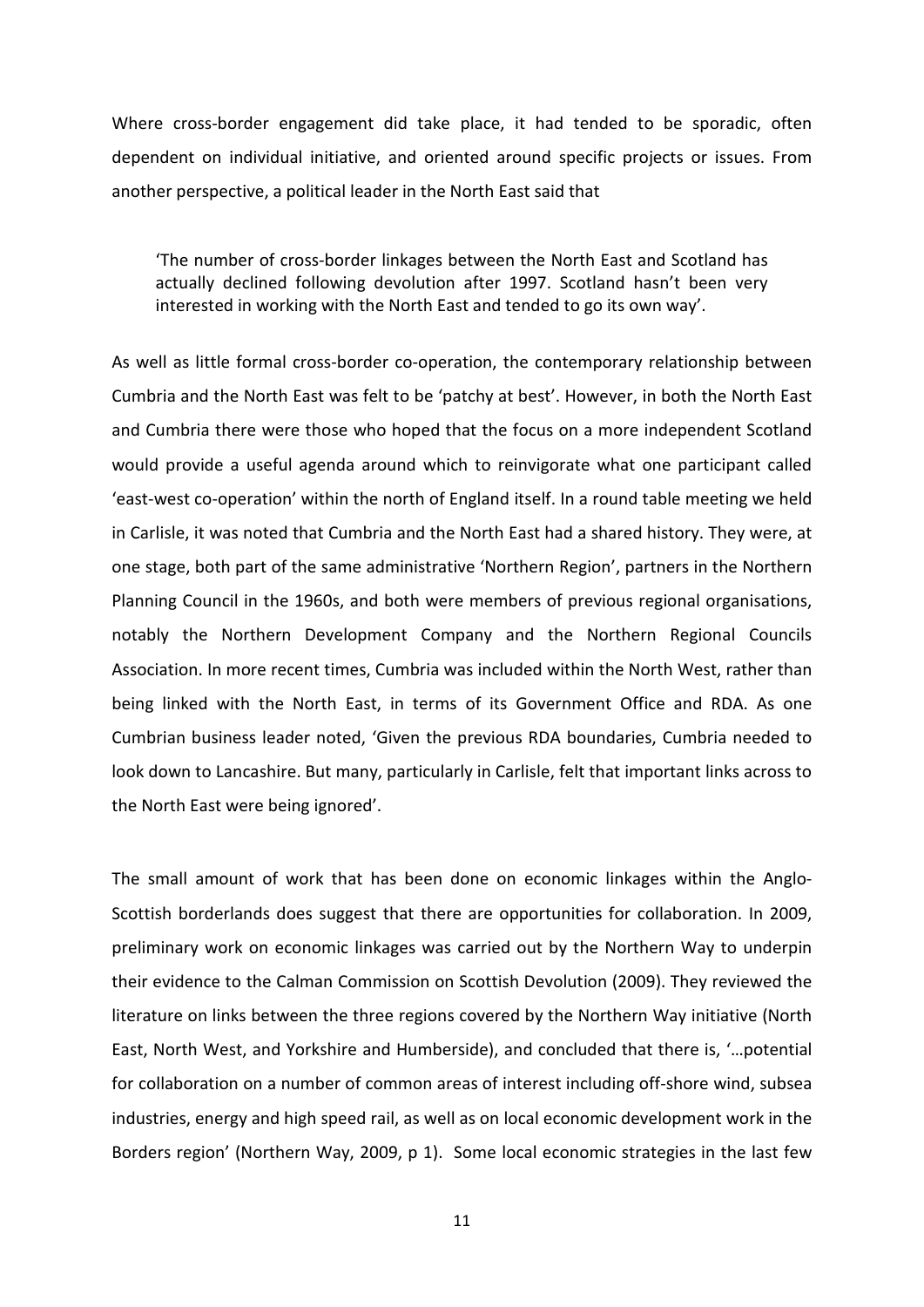years have also shed light on existing and potential linkages. The 2008 Economic Strategy for the Carlisle City Region acknowledged that since

'City Regions are places that can be defined in terms of their economic 'footprint', within which labour markets, housing markets and retail markets operate, then Carlisle is the City in a city region covering north and west Cumbria, parts of Northumberland and Southern Scotland' (Carlisle Renaissance, 2008, p 26).

It also acknowledged the similarity of Carlisle's economic challenges to those on the other side of the border -- a sentiment also echoed in the South of Scotland Competitiveness Plan 2008-2013 (South of Scotland Alliance, 2006). In terms of retail linkages, the managing director of the Lanes Shopping Centre near Carlisle confirmed that just under 40% of his customers come from north of the border (Shaw, et al 2013, p 21). In relation to the North East, a review of Glasgow-Edinburgh economic linkages showed that  $-$  after each other  $-$ Tyne and Wear is the most significant destination for freight and business trips from both cities (AECOM, 2011). On the Scottish side, one observer we talked to also confirmed that:

'…with a population of 14.8 million… [The North of England] is an important part of the UK market for Scottish goods and services, the rest of the UK representing by far our biggest export market. It is also a critical area for Scottish banks and life assurance companies. Blight across the border is not at all in our interest' (Jameson, 2013).

More recently, the North East Independent Economic Review chaired by Lord Adonis and covering the North East LEP area, noted that there are lessons to be learnt from approaches to economic policy in Scotland. One particular example was how Scotland has used its diaspora as an international network to provide support to growing companies: 'Scotland has created a Global Scot network to give Scottish companies access to richly connected individuals in countries that they might wish to enter' (NEIER, 2013, p 13). The report also argues that the 'business case for improvements to the A1 between Morpeth and Alnwick/Berwick/Scotland should also be updated' (NEIER, 2013, p 28), and that there are opportunities to 'strengthen the links between Scotland and the region's port facilities' (NEIER, 2013, p 30).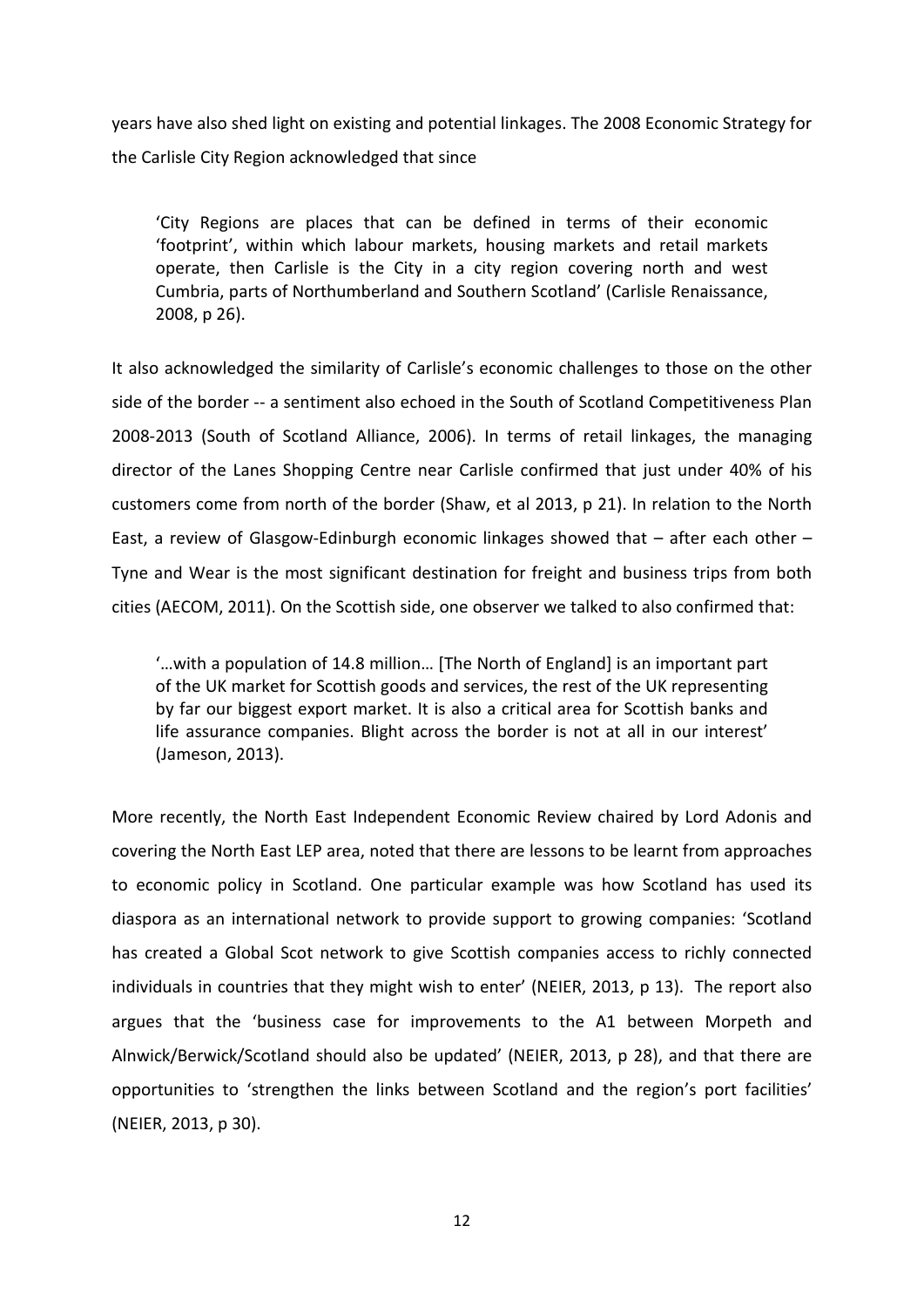#### **'Borderlands': Reshaping economic development in the north**

A key message from the research is that a new approach to place-based collaboration should be considered, especially given the likelihood of a more powerful Scotland. More specifically, there were opportunities for the five 'borderland' local authorities (Northumberland, Cumbria, Carlisle, Dumfries and Galloway and Borders) to work more closely together (Figure 1).

#### **Figure 1: The Borderlands**



Source: ONS: Counties and Unitary Authorities (2009)

A decade ago, an attempt was made to enhance joint-working across the border: the *Border Visions Partnership* brought together the county councils of Cumbria and Northumberland and the Scottish regional councils of Borders and Dumfries & Galloway to discuss coordinated approaches to economic development, transport and rural issues (Peck et al, 2002; 2003). However, The Border Visions format - of an annual conference with a set theme – failed to maintain momentum throughout the rest of the year. In addition, the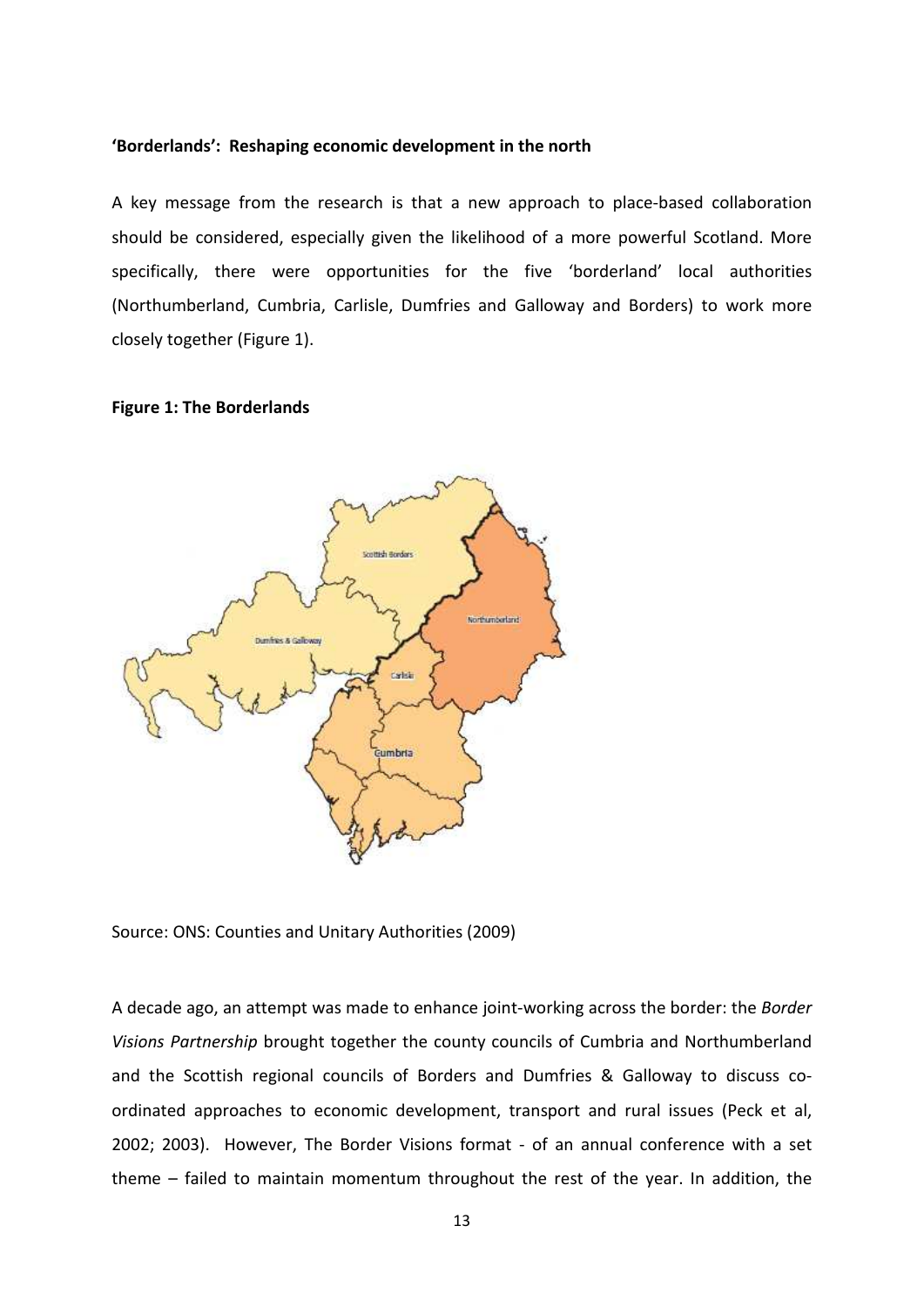limited resources available to build an organisational infrastructure, the lack of clarity over what the joint issues were, and the absence of tangible outcomes, meant that the Partnership ran out of steam after a few years. While one of the stakeholders we consulted confirmed that 'it didn't really go anywhere at the time', they also added that, 'Border Visions did leave issues that we can pick up again, and this is probably the right time to do it'.

In the current context, it is clear that a partnership of the four local authority areas (five local councils when Carlisle City is included) could provide the basis for collaborative working. The areas are similar on many economic and demographic indicators (Figure 2) and, by extension, experience similar economic problems. They all have a large proportion of their populations living in rural areas, which provides challenges in relation to connectivity and business engagement. They also have an above average percentage of tourism-related jobs and relatively large proportions of self-employed workers. Each of the areas has an unemployment rate below, or at, the national average, ageing populations and low pay. Cumbria and Dumfries & Galloway, also have low proportions of their adult populations with 'NVQ4 and above' qualification levels. Many people in these 'borderlands' have difficulty accessing job opportunities and services compared with those residents in more densely populated areas.

As the Leader of Scottish Borders Council recently noted, a refashioned Borderlands economic area 'would share a common history and common interests', (Scottish Government, 2013b), including a shared sense of being on the periphery, both in relation to London and the South East and to major centres in their own regions. As one Cumbrian observer noted, 'Border towns such as Berwick, Carlisle, Galashiels and Hawick, arguably have more in common with each other than with Newcastle, Manchester, Edinburgh or Glasgow'. The issue of 'voice' was also highlighted. Border authorities working together could add substantial strength to a 'northern voice' that embraces Scotland and northern England, in the face of the continuing dominance of London and the South East. A stakeholder from the North East noted that the Borderland area is 'substantial and bigger than Edinburgh, Glasgow or Newcastle in terms of population' which could allow for 'more distinctive branding, notably to encourage and promote tourism'.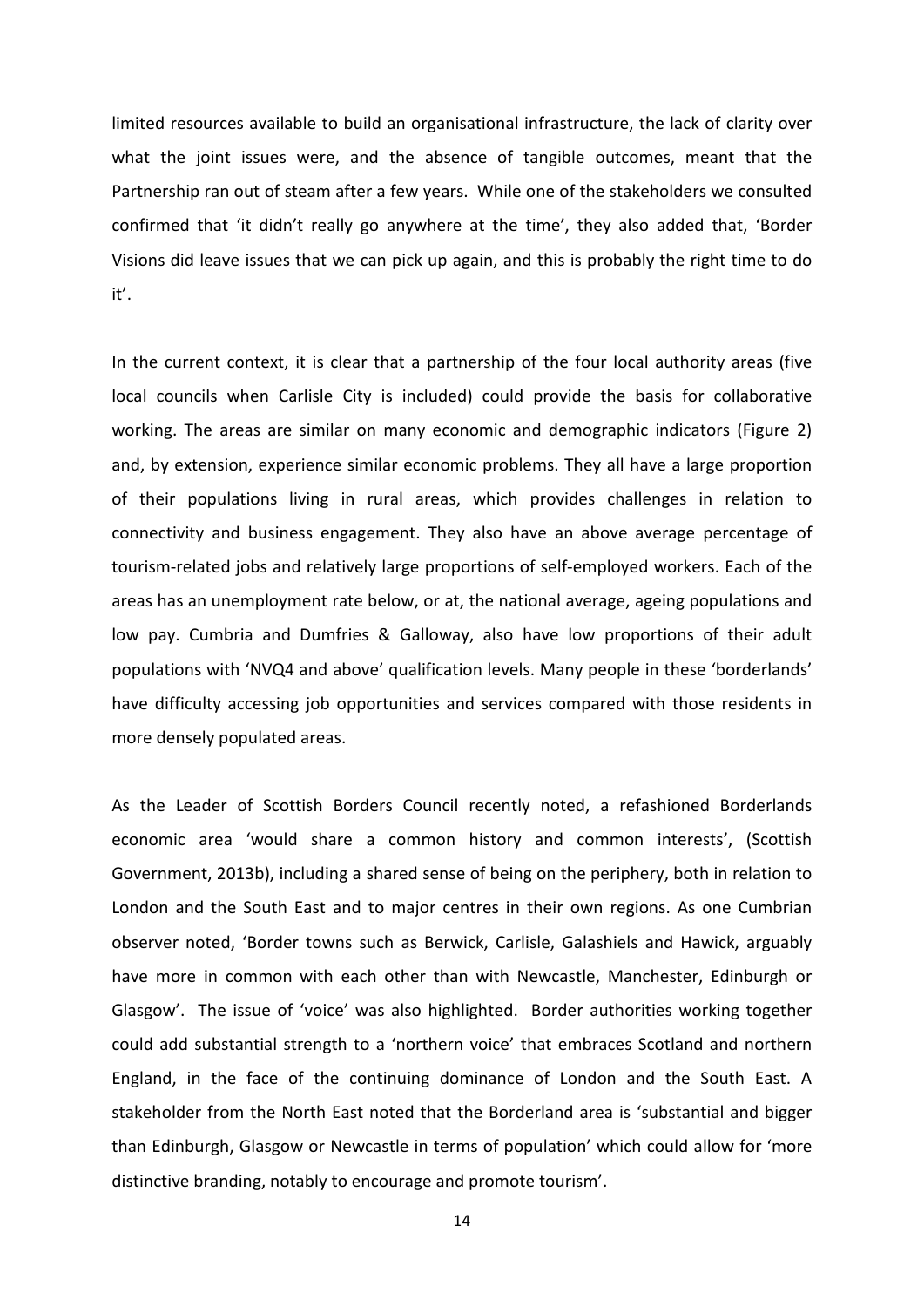|                                                              | Northumberland | <b>Cumbria</b> | <b>Scottish</b><br><b>Borders</b> | Dumfries and<br>Galloway | Great<br><b>Britain</b> |
|--------------------------------------------------------------|----------------|----------------|-----------------------------------|--------------------------|-------------------------|
| Population                                                   | 316,300        | 499,800        | 113,200                           | 148,100                  | 61,425,700              |
| Unemployment<br>rate $(\%)$                                  | 6.2            | 6.1            | 5.9                               | 8.0                      | 7.9                     |
| % economically<br>active                                     | 76.6           | 79.8           | 76.7                              | 75.9                     | 76.7                    |
| % self<br>employed                                           | 11.0           | 12.7           | 11.7                              | 11.3                     | 9.6                     |
| % Retired                                                    | 21.7           | 26.5           | 21.7                              | 25.4                     | 16.5                    |
| % No<br>qualifications                                       | 9.5            | 10.6           | 9.9                               | 12.2                     | 10.6                    |
| NVQ4 and<br>above                                            | 31.4           | 26.4           | 35.9                              | 27.0                     | 32.9                    |
| % Gross weekly<br>pay (full time<br>workers) by<br>residence | 465.2          | 481.4          | 449.5                             | 419.6                    | 508.0                   |
| Tourism-<br>related<br>employee jobs                         | 11.6           | 12.7           | 8.7                               | 10.4                     | 8.2                     |

**Figure 2: Demographic and economic indicators in the 'Borderlands'**

### Source: NOMIS (2013).

In considering the opportunities for collaboration in more detail, three areas in particular were identified as common concerns and as lending themselves to a 'Borderlands' approach:

- **Tourism***:* this sector was generally regarded as an area ripe for cross-border collaboration. One Scottish council participant in our research said that: *'*Visit Scotland is now interested in looking south – as both areas face many of the same challenges'. The border areas have much to offer in terms of the visitor economy but lack the brand of their neighbours, the Lake District and Western and Northern Scotland. Stronger branding could help to promote tourism and counter perceptions of peripherality. According to one round table participant: *'*We could even think of a new brand which involves place-marketing based on 'The Borderlands'. Other possibilities highlighted included collaborative marketing of walking and cycling routes, efforts to target new visitors and encourage longer stays, achieving greater tourism spend, and the promotion of out of season tourism. Such collaboration could link to the agenda of the Rural Growth Network being developed across Cumbria and Northumberland (Defra, 2012).
- **Transport**: Given the challenges of connectivity in the Borderlands area, enhancing transport infrastructure is a key issue on both sides of the border and one which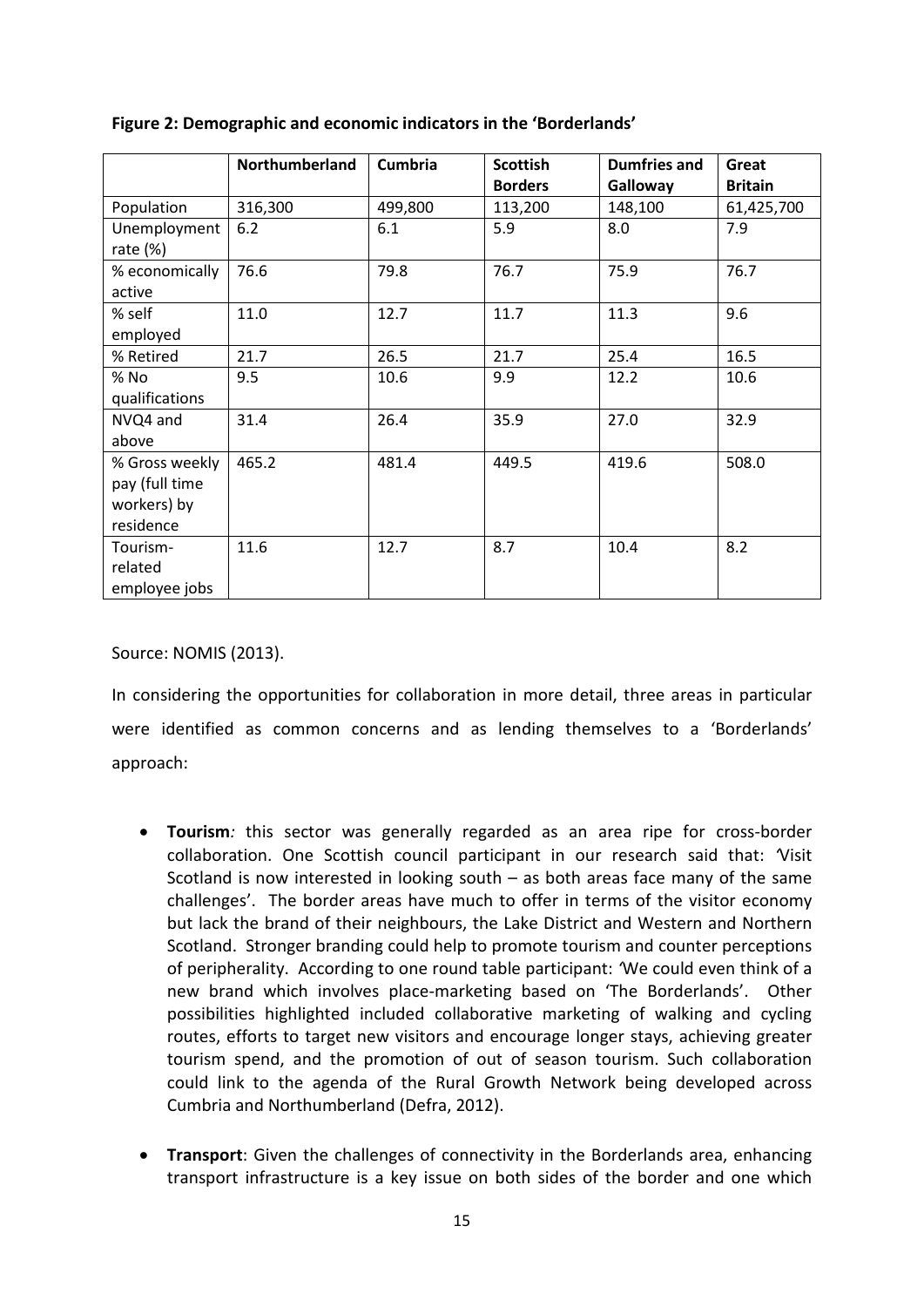could be promoted by collaboration. Scottish Borders and Northumberland Councils have prioritised the upgrading of the A1 as a crucial ingredient in stimulating local economic growth, while both areas have a key interest in train services on the East Coast mainline including the crucial issue of access to High Speed Rail infrastructure. Both sides of the border also have a direct interest in the decisions on reallocation of the East and West coast rail franchises, while the re-opening of the 'Waverley line' between Edinburgh and the Scottish Borders is a significant development, pointing to the kind of initiative that might be looked at (BBC, 2013). Other areas of fruitful collaboration include enhancing the integration and connectivity of rural bus services and promoting tourism-related infrastructures for walking and cycling.

• **Superfast Broadband**: superfast broadband is being rolled out across rural communities on both sides of the border before the end of 2015. In the south of Scotland, investment has come from both the Scottish Government and the local authorities, with both Dumfries & Galloway and Scottish Borders councils recently committing £21m to the rollout of next generation broadband. This level of funding will not meet all needs however, and up to 15% of the region will remain to be covered. There are hopes that the £5m Community Broadband Scotland fund (which targets small community projects) can be accessed for the purpose (The Berwickshire News, 2012). In the North East of England, Northumberland County Council recently announced an £18.9m deal with BT to roll out superfast broadband to 95% of homes and businesses in the county (The Journal, 2013c). Given that Northumberland was also awarded funding from the Rural Community Broadband Fund to deliver a community-led broadband project (in the Rothbury area of the county) there are opportunities for a more co-ordinated approach to the different funding regimes that exist on both sides of the border. More generally, there are also arguments in favour of exploiting cross-border agglomeration, where the critical mass provided by an area covering five local authorities (and a population of over 1 million) may be more likely to attract infrastructure investment in superfast broadband.

Other ideas on a new Borderlands approach reflected the views expressed by one business stakeholder that 'there needs to be greater recognition that functional economic areas do not stop neatly at the border'. In this context, joint working on a number of labour market interventions - such as strategic investments in skills and training – would benefit from better cross-border co-ordination. However, the existing rigidity of administrative boundaries - and of the funding that flows through them - was cited by local economic development officers in councils close to the border as a crucial factor inhibiting increased levels of collaboration. It was also acknowledged that there is still a distinct lack of data on the existing economic and business links within the Borderlands. Detailed analyses is still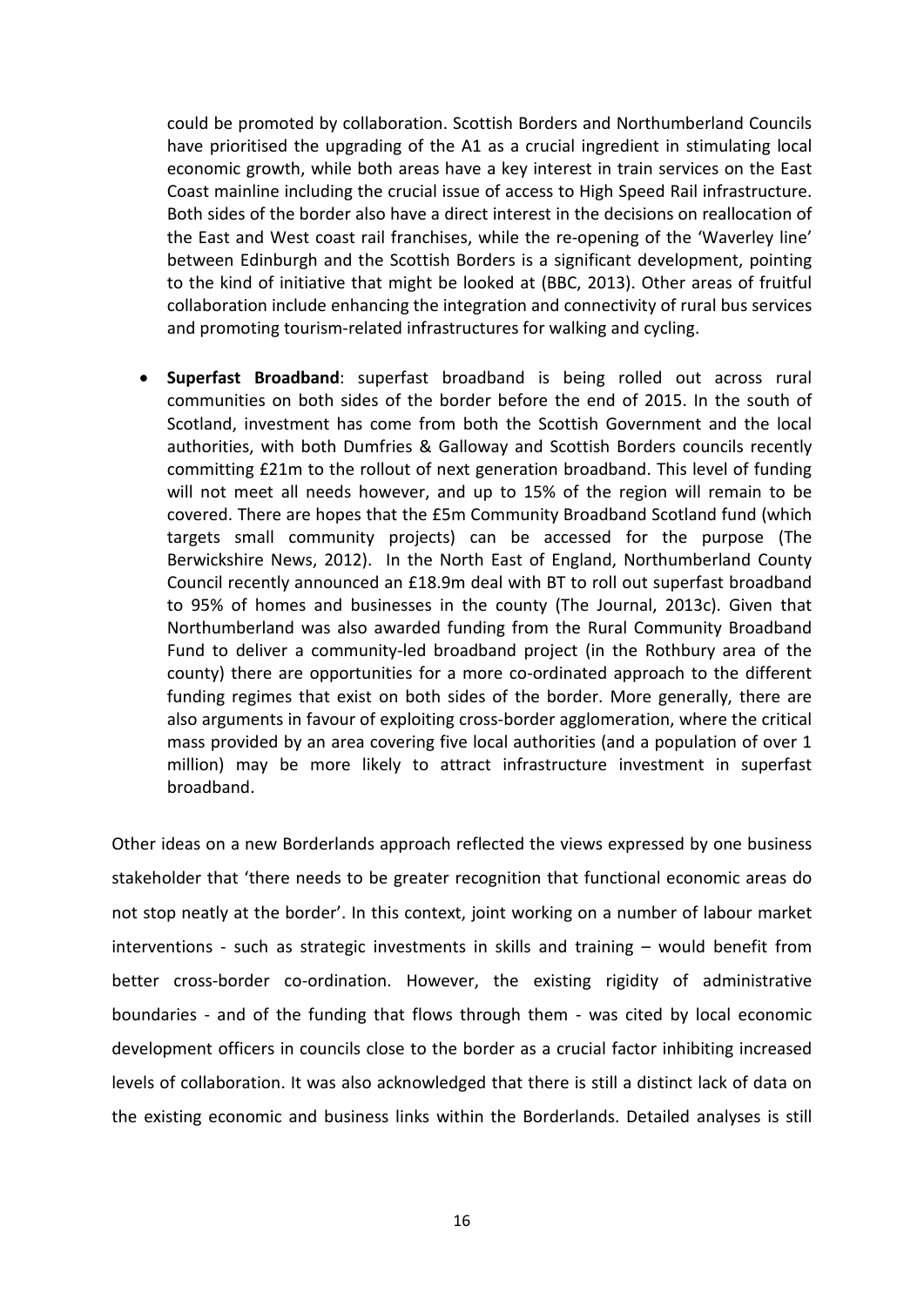needed of the linkages covering travel to work, shopping and leisure flows; labour markets; migration; inward investment; and sectoral linkages, including supply chains.

Some stakeholders expressed interest in exploring the possibility of shared 'borderland exemptions' or 'flexibilities' that permitted the redesigning and reconfiguring of local economic development interventions. As one North East stakeholder said, 'We certainly don't want Scottish independence to make the border 'harder'. We need to define our offer so Scotland sees the North East and Cumbria as a more flexible border'.

#### **Conclusions: Towards Co-optition?**

'Scotland already has strong ties with the North of England and it is in both our interests that these be developed and strengthened further, and that there be greater practical co-operation. We are keen that the Scottish Government builds on the Borderlands report and does all it can to help the councils around the Borders look at new ideas for co-operation. An economically stronger Scotland would be a major boost for our close neighbours in the north of England and we want to work with local authorities and their partners to help them meet the needs of their communities, improve business, transport and tourism and make their local areas better places to live' (Derek MacKay, MSP, Scottish Local Government Minister: quoted in The Scotsman, 2013).

Following the launch of our Borderlands report in July 2013, both the First Minister of Scotland and the Scottish Government's Local Government Minister (see above) were quick to accept both the principles and main recommendations of the report. In announcing that Scottish Borders, Dumfries & Galloway, Northumberland, Cumbria and Carlisle City Councils will meet to forge new alliances to improve existing business, tourism and transport links, organisations on both sides of the border were using the opportunities created by the abolition of regional structures in England, and the likelihood of a more powerful Scotland, to rescale economic development around a flexible Borderlands concept. This outcome highlights the timeliness of the research, and particularly the readiness of the main actors involved to consider reshaping economic areas and view the border less as a rigid administrative demarcation and more as an open, flexible and enabling mechanism. It also reflects a pragmatic acceptance on both sides of the border that there are clearly areas where economic competition is now, and will continue to be, vigorous - irrespective of the outcome of the coming referendum. Hence, the new relationship between the North East,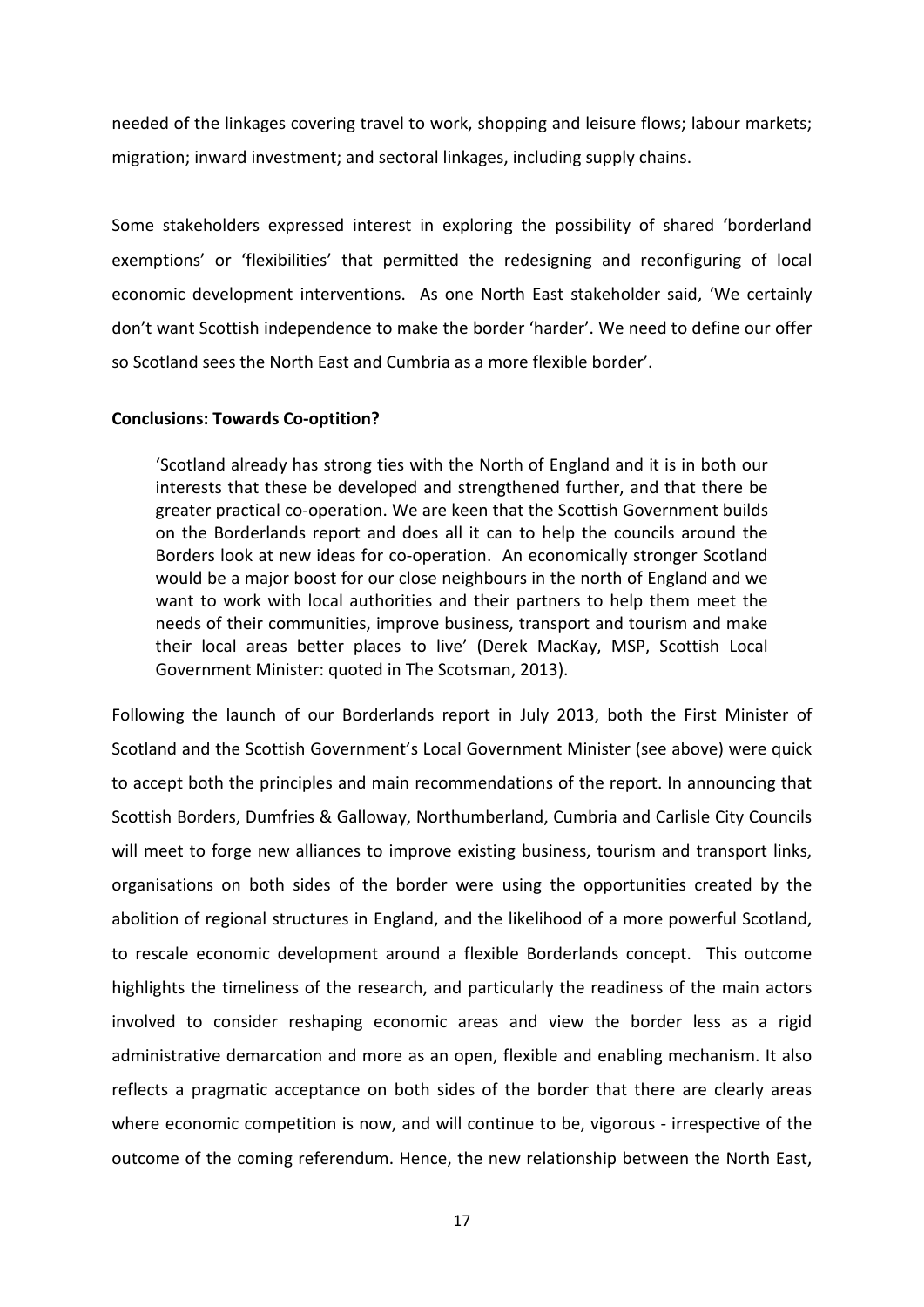Cumbria and Scotland accepts would need to accept that, inevitably, collaboration in some areas will exist alongside competition in others.

The importance of this emphasis on 'co-optition' in underpinning collaborative cross-border approaches to economic development and innovation has been confirmed by the OECD in their report, *Regions and Innovations: Collaborating across Borders*:

'Economic and innovation ties often span regional administrative borders, including international borders. However, policy efforts often ignore this fact, thus limiting the economic and innovation potential of many border regions. ….The real competition is global; therefore neighbouring regions may need to engage in 'co-optition' (co-operation for competition)' (OECD, 2013, pp 12-13).

The OECD study, based on a study of six cross-border areas in Europe, including the Oresund area between Denmark and Sweden, highlights a number of reasons why public bodies would wish to work with a cross-border neighbour. These include: identifying larger labour markets and wider business and knowledge networks to increase critical mass; addressing positive or negative externalities that cross the border; efforts to overcome peripherality; and maximising opportunities for regional 'branding'. For the OECD, 'borders are 'opportunities for innovation rather than barriers to flows of people, goods and knowledge' (OECD, 2013, p 19).

This emphasis both affirms the rationale for a 'Borderlands' collaboration and offers a series of recommendations on which the, as yet, embryonic partnership could draw upon (Figure 3). The wider political and governmental implications of greater Scottish autonomy for the North East and Cumbria have, necessarily, involved the two areas 'looking north'. It is also important however that the north of England still continues to 'look south' as well. The issue of Scotland's competitive advantage now and in the future, should certainly be used to support attempts by the North East and Cumbria to convince UK government ministers of the need for a more level playing field in respect of economic development. Furthermore, it opens up debates on the need for greater decentralisation and devolution of power *within England* – issues already taken up by the Heseltine and Adonis reports (BIS, 2012; NEIER, 2013).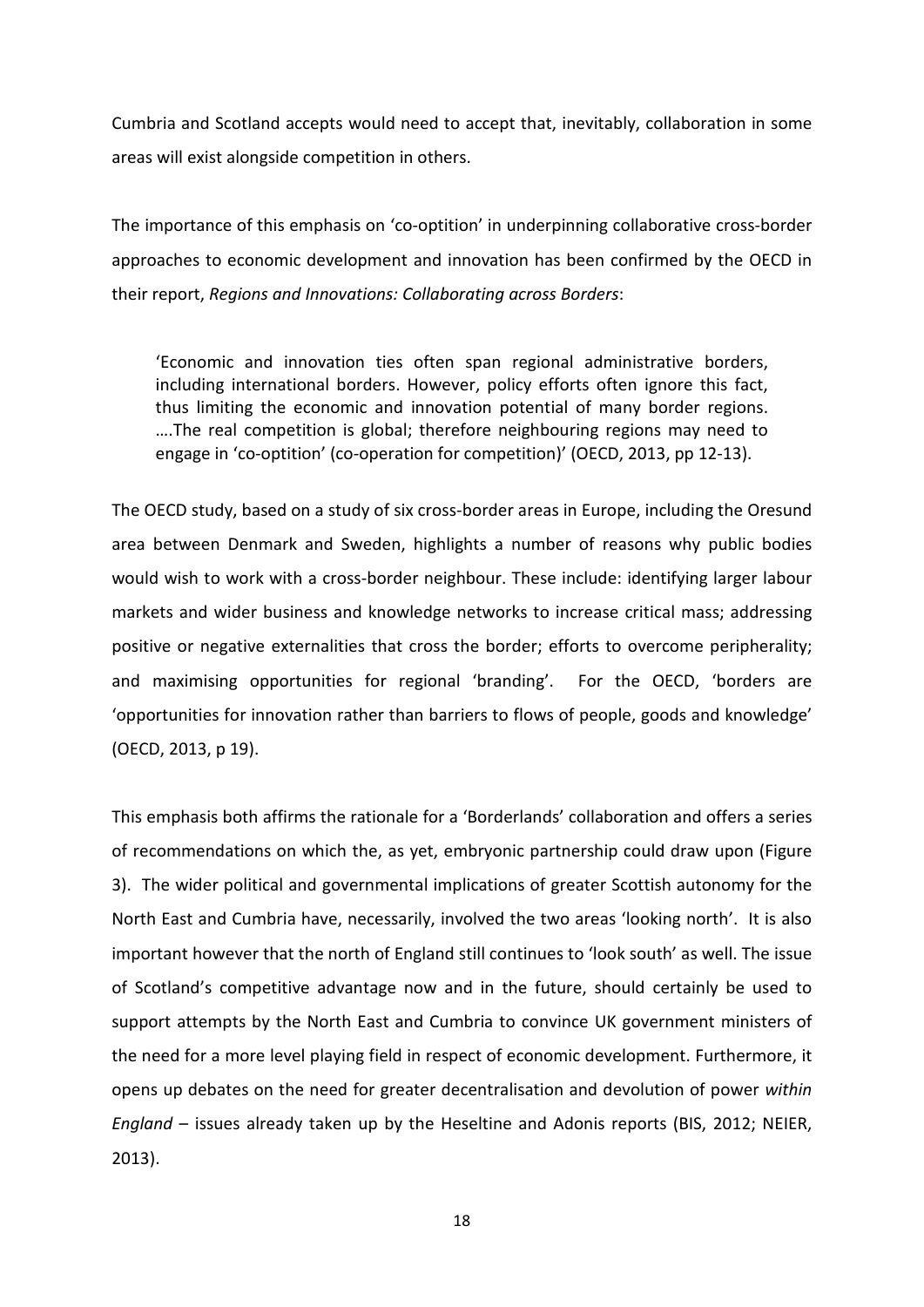### **Figure 3: Cross-Border Collaboration: Ten Lessons from Europe**

1. Make greater use of opportunities created by the border

2. Only pursue the cross-border element when it makes sense.

3. Allow a certain degree of flexibility in the area definition to avoid creating unhelpful new borders.

4. Understand the different costs and benefits, and the alignment of those across the border, for cultivating long-term collaboration that builds trust.

5. Understand what the data show, but don't wait for complete data to start collaborating.

6. Devote more efforts to strategy development and policy intelligence.

7. Mainstream the cross-border element in national and regional innovation strategies and policy instruments, or at least align programme rules.

8. Political commitment is a key factor in developing and securing long-term support for cross-border efforts so give politicians a reason to care about the issue

9. Identify for national (and supra-national) governments where they can help cross border efforts.

10. Engage non-public actors in the governance of cross-border initiatives

(Source: Drawn from OECD, 2013)

In relation to the North East and Cumbria, the Borderlands approach provides an example showing how the abolition of the English regions provides an opportunity to think anew about the value and values of collaboration above the local level. In this sense, the space created by the clearing away of the English regional institutions after 2010 has encouraged consideration of new and flexible place-based approaches to economic development that may not have been possible under the old geography and structures. It also reinforces the importance of the political dimension in creating and reshaping economic boundaries and can provide a response to a situation where the 'functional geographies that spatial economic analysis identifies, do not accord with the institutional structures that policymakers propose and, crucially, ultimately form' (Pugalis and Bentley, 2013, p 8).

Even when considered within the context of an approach to 'localism' in England which provides the Communities and Local Government Secretary with a wide range of new powers to intervene in devolved decisions that the government dislike (House of Commons, 2011b), it can be argued that the opportunities for cross-border collaboration are genuine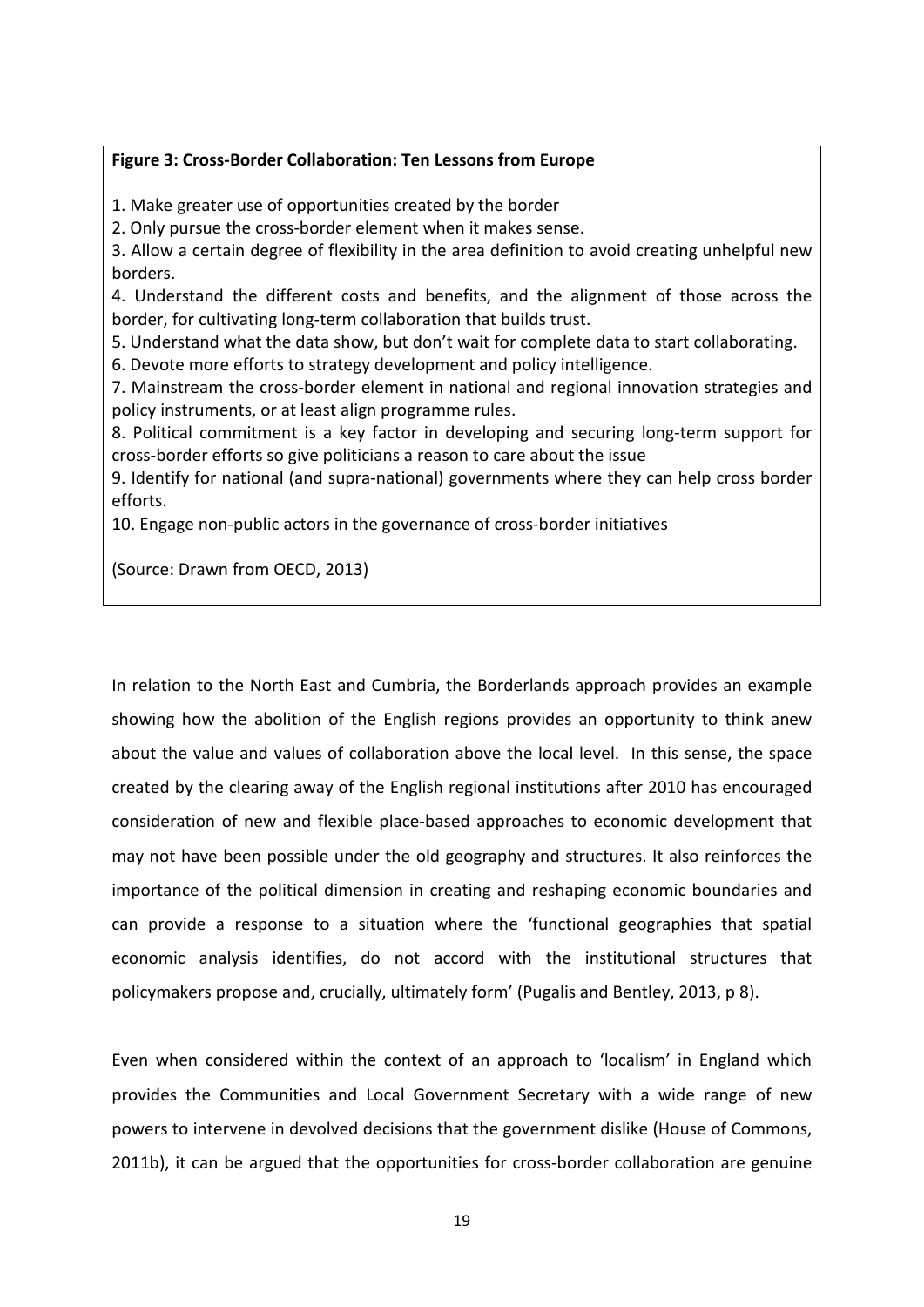and may not face (for the time being at least) being undermined by opposition from UK central government. Partly this relates to how the combination of the debate on Scottish independence - and that of the new governance of economic development in the North East and Cumbria - has allowed for a willingness to consider new creative cross-border approaches. The level of support and political interest from Scotland, The North East and Cumbria will be important in determining the outcome and how much collaboration will be developed. Interestingly, the highly contested nature of the independence debate (and the desire of the UK Government to avoid any unnecessary interventions that may be used by for their own political purposes by the Scottish government) may have created a window of opportunity for the interested parties to design their own approaches to economic development. Thus, in attempting to rescale existing spatial approaches to place-based economic development, Borderlands can be viewed as an illustration that, 'local and regional actors are not passive, nor do they simply respond to the initiatives of the centre' (Pike and Tomaney, 2009, p 29).

Developing a new relationship with Scotland is neither a panacea for the many economic and social challenges facing the North East and Cumbria, nor will it be easy to achieve. In addition, the scale of economic competition provided by a powerful Scotland *now*, irrespective of the outcome of the September 2014 referendum is clearly an issue that the North East and Cumbria need to address. No one knows what the result of the independence referendum will be, let alone the consequences, but we conclude that there are genuine opportunities, now, for creative and innovative approaches to reshaping economic development in the Borderlands.

#### **1 Note**

The authors would like to thank Graeme Henderson (IPPR North) who worked on the original Borderlands project, the Association of North East Councils who funded the research, and the North East Institute for Local Governance who managed and supported the research programme. The views expressed in this article are those of the authors.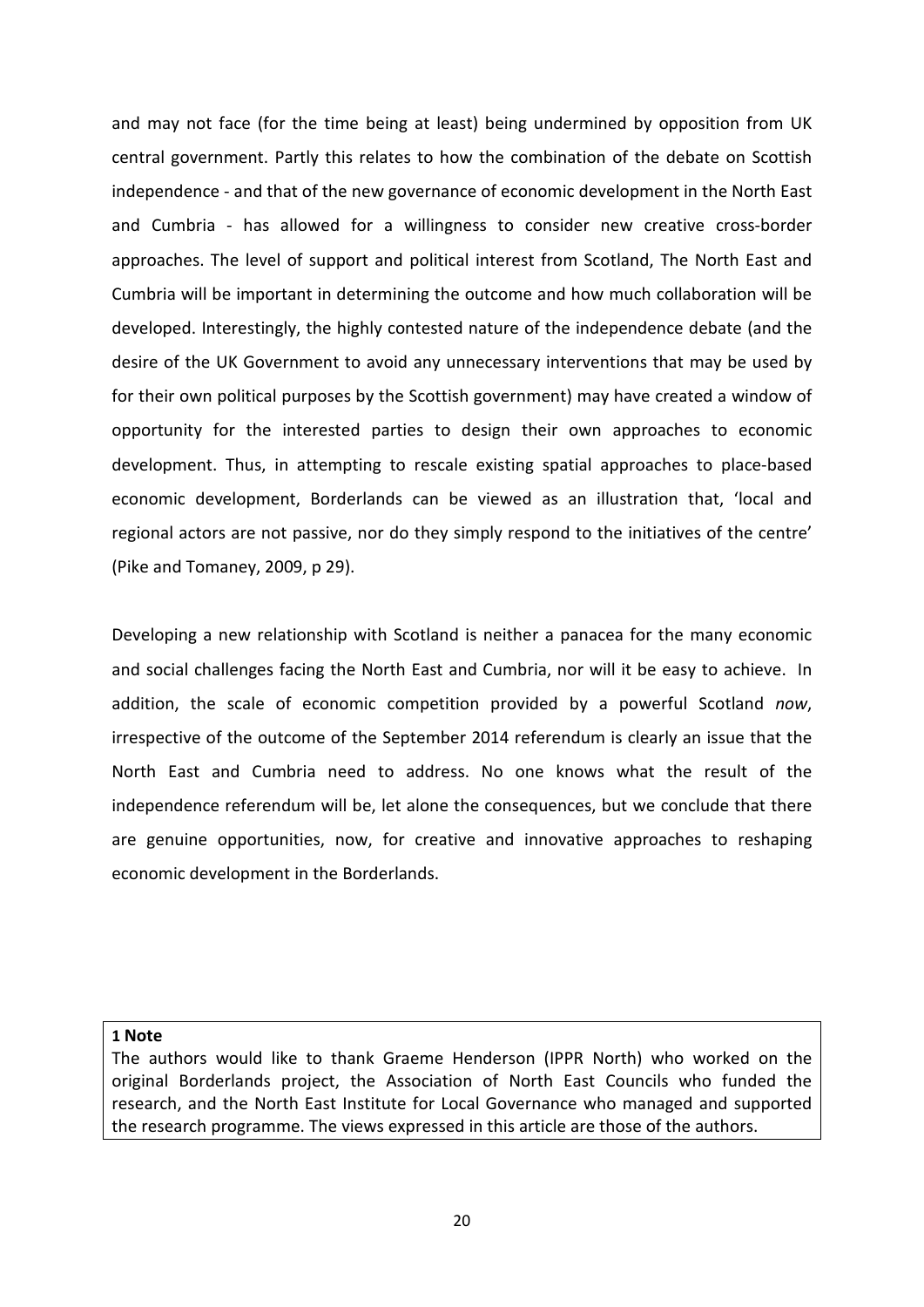## **Bibliography**

AECOM (2011) *Edinburgh-Glasgow: Economic Linkages*. Final Report. Edinburgh: AECOM.

ANEC (2013) *The Impact of Welfare Reform in the North East*. Report commissioned by the Association of North East Councils; Newcastle. <http://www.northeastcouncils.gov.uk/curo/downloaddoc.asp?id=601>

BBC (2012) *'Fears north-east England is losing jobs to Scotland'*. BBC: http://www.bbc.co.uk/news/uk-england-19873780

BBC, (2013) 'Borders to Edinburgh rail extension contingency call': 20/8/2013 <http://www.bbc.co.uk/news/uk-scotland-south-scotland-23754253>

Carlisle Renaissance, (2008) *Growing Carlisle: an economic strategy for the Carlisle city region.* Produced on behalf of the Carlisle Partnership by the Economic Development & Enterprise Priority Group.

Centre for Cities, (2011) *Cause celebre or cause for concern? LEPs one year on.*  http://www.centreforcities.org/assets/files/11-10-27 Cause celebre.pdf

Commission on Scottish Devolution [Calman Commission] (2009) *Serving Scotland Better: Scotland and the United Kingdom in the twenty first century*, Edinburgh: Commission on Scottish Devolution.

Cousins J et al (1974) 'Aspects of contradiction in regional policy: The case of North-East England', *Regional Studies*, Vol 8 No 2, pp 133-144

Deas, I, Hincks,S and Headlam, N (2013) 'Explicitly permissive? Understanding actor interrelationships in the governance of economic development: The experience of England's Local Enterprise Partnerships'*, Local Economy*, November/December, 28: 718-737.

DEFRA, (2012) *New rural growth drive to create 3,000 new jobs and 700 businesses* http://www.defra.gov.uk/news/2012/03/22/rural-growth-drive

Devo+, (2012), *A Stronger Scotland within the UK. First Report of the Devo Plus Group: Edinburgh.*

[http://www.devoplus.com/storage/documents/A%20Stronger%20Scotland%20within%20th](http://www.devoplus.com/storage/documents/A%20Stronger%20Scotland%20within%20the%20UK.pdf) [e%20UK.pdf](http://www.devoplus.com/storage/documents/A%20Stronger%20Scotland%20within%20the%20UK.pdf)

ERS, (2012) *UK Public Expenditure: Regional Analysis*. Newcastle: ERS Research and Consultancy.

House of Commons, (2011a) *Communities and Local Government Committee Third Report: Localism.* London: HMSO.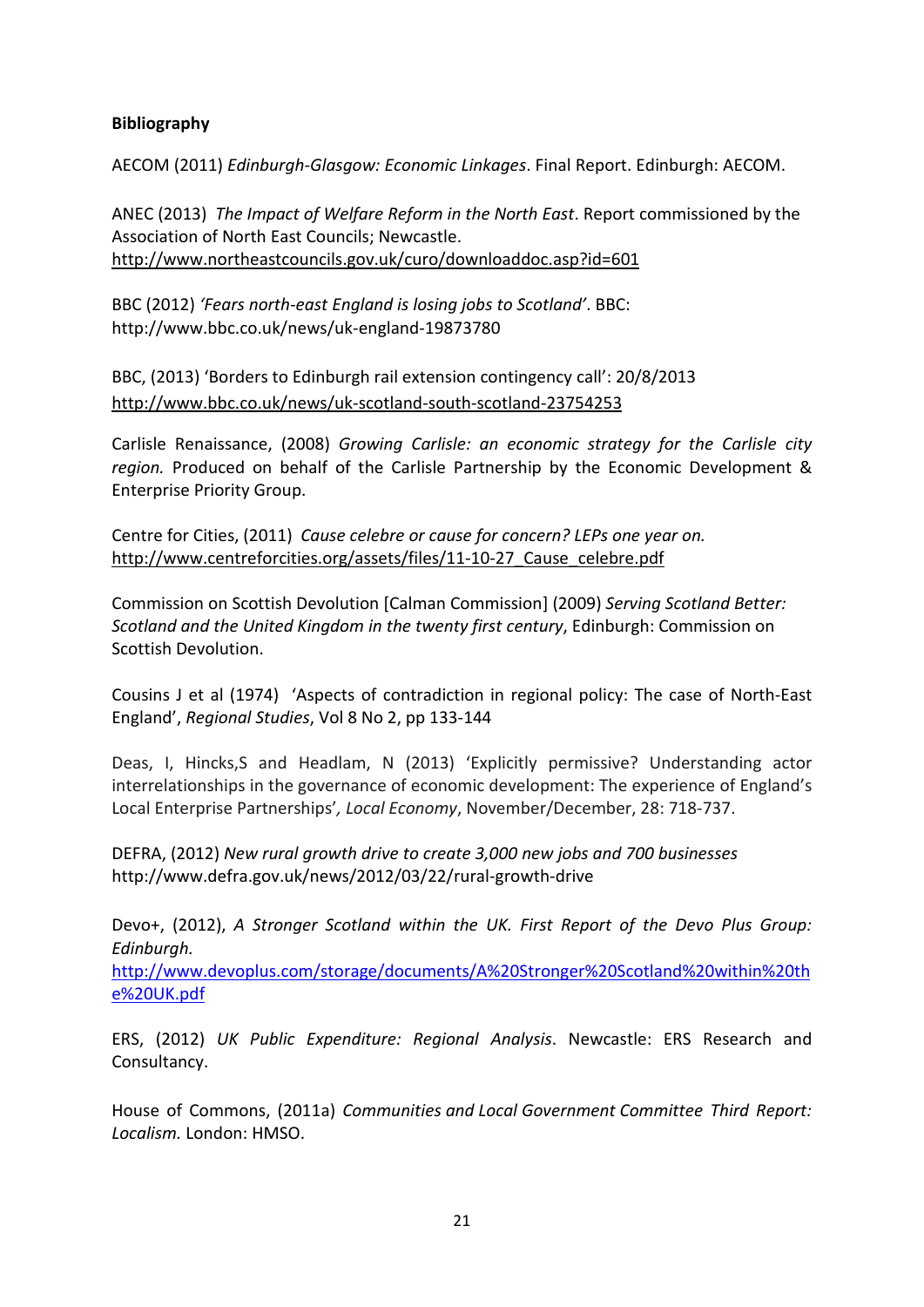House of Commons, (2011b) *Communities and Local Government Committee - Sixth Report: Regeneration.* London: HMSO.

Huggins, R, and Thompson, P (2013) 'Competitiveness and the post-regional political economy', *Local Economy,* November/December, 28: 884-893.

Jameson, B. (2013) 'The message... it's grim up North', *The Scotsman:com* http://www.scotsman.com/news/bill-jamieson-the-message-it-s-grim-up-north-1-2768243

McLean, I., Gallagher, J. and Lodge, G (2013) *Scotland's Choices: The Referendum and What Happens Afterwards*. Edinburgh: EUP.

McLean I, Schmuecker K and Lodge G (2008) *Fair Shares? Barnett and the politics of public expenditure*, London: IPPR. [http://www.ippr.org/publication/55/1650/fair-shares-barnett](http://www.ippr.org/publication/55/1650/fair-shares-barnett-and-the-politics-of-public-expenditure)[and-the-politics-of-public-expenditure](http://www.ippr.org/publication/55/1650/fair-shares-barnett-and-the-politics-of-public-expenditure)

North East Chamber of Commerce (2009) *Evidence to the Commission on Scottish Devolution*  (Calman Commission)

[http://www.commissiononscottishdevolution.org.uk/uploads/2009-03-02-north-east](http://www.commissiononscottishdevolution.org.uk/uploads/2009-03-02-north-east-chamber-of-commerce.pdf)[chamber-of-commerce.pdf](http://www.commissiononscottishdevolution.org.uk/uploads/2009-03-02-north-east-chamber-of-commerce.pdf)

NEIER, (2013) *North East Independent Economic Review*. http://www.nelep.co.uk/media/2935/nelep-independent-economic-reviewreport.pdf

NOMIS, (2013) *Official Labour Market Statistics.* Office of National Statistics.

OECD, (2013) *Regions and Innovation: Collaborating across Border.* OECD Publishing.

Peck, F. Bell, F. & Luffram, J. (2003) *A Review of Forestry Strategies covering the Anglo-Scottish Border*. Centre for Regional Economic Development: University of Cumbria.

Peck, F. Stewart-David, D. & Manuel, S. et al (2002) *Local Transport Plans and Partnership on the Anglo-Scottish Border.* Centre for Regional Economic Development: University of Cumbria.

Pike, A and Tomaney, J (2009) 'The state and uneven development: the governance of economic development in England in the post-devolution UK', *Cambridge Journal of Regions, Economy and Society* 2 (1): 13-34.

Pugalis, L and Bentley, G (2013) 'Economic development under the Coalition Government', *Local Economy*, November/December: 28: 665-678.

Schmuecker, K, Lodge, G and Goodall, L (2012) *Borderland: assessing the implications of a more autonomous Scotland*. Newcastle: IPPR North.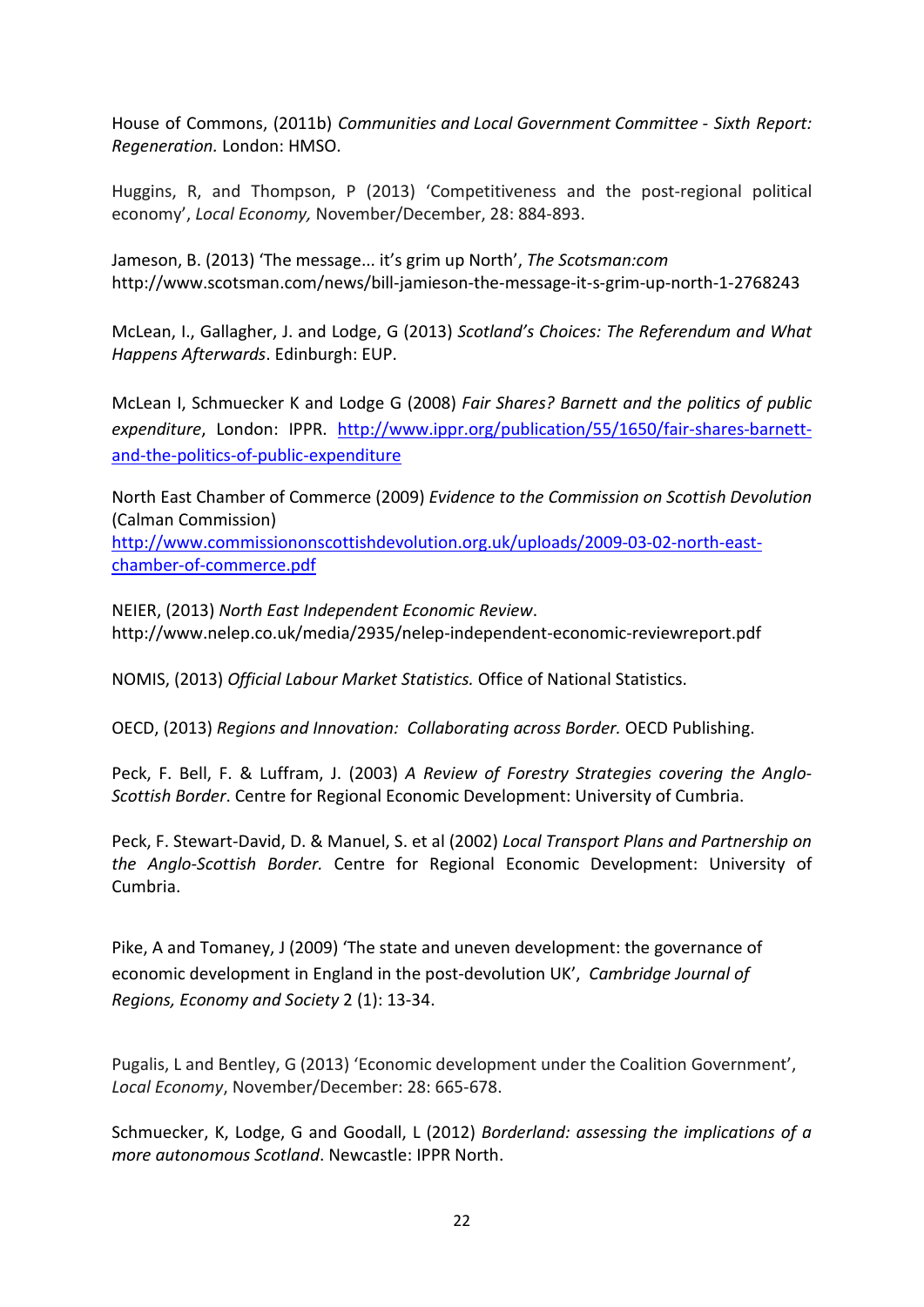Scottish Government, (2013a) ['Scotland's Future – Your Guide to an](http://www.google.co.uk/url?sa=t&rct=j&q=&esrc=s&frm=1&source=web&cd=4&cad=rja&ved=0CDcQFjAD&url=http%3A%2F%2Fwww.scotland.gov.uk%2FPublications%2F2013%2F11%2F9348%2F0&ei=6hrZUqCHEsrUswbqh4HABA&usg=AFQjCNGpnhajXaUIyl0txjXuF2-EJugYYQ&bvm=bv.59568121,d.Yms) *Independent Scotland*' Edinburg: Scottish Government. <http://www.scotland.gov.uk/Publications/2013/11/9348/0>

Scottish Government, (2013b) *Cross-border co-operation: Scottish and English councils eye closer economic links.* [http://scottishgovernment.presscentre.com/News/Cross-border-co](http://scottishgovernment.presscentre.com/News/Cross-border-co-operation-33a.aspx)[operation-33a.aspx](http://scottishgovernment.presscentre.com/News/Cross-border-co-operation-33a.aspx)

Shaw, K., Blackie, J., Robinson, F., & Henderson, G. (2013) *Borderlands: can the North east and Cumbria benefit from greater Scottish autonomy*. Report commissioned by the Association of North East Councils: Newcastle. <http://www.northeastcouncils.gov.uk/curo/downloaddoc.asp?id=589>

Shaw, K, and Greenhalgh, P. (2010) 'Revisiting the Missing Middle in English Sub-national Governance'. *Local Economy* Vol 25: 457-475.

Shaw, K**.** and Robinson, F. (2012) 'From 'regionalism' to 'localism': Opportunities and challenges for North East England'. *Local Economy,* 27 (3), pp. 232-250.

Shaw, K. and Robinson, F (2011*) From Regionalism to Localism: Opportunities and Threats for the North East.* Report funded by the Millfield House Foundation: Newcastle

Shaw, K. and Robinson, F. (2007) 'The End of the Beginning'? Taking Forward Local Democratic Renewal in the Post-Referendum North East' *Local Economy* 22(3): 243-260

South of Scotland Alliance, (2006) *South of Scotland Competitiveness Plan 2007-13*.

The Berwickshire News, (2012) *'Superfast broadband project raises £21m'* http://www.berwickshirenews.co.uk/news/local-headlines/superfast-broadbandprojectraises-21m-1-2697492

The Journal, (2014) **'**Scotland aims to encourage North East to follow devolution lead' 9/1/2014.

The Journal, (2013a) '*MPs savage Lord Adonis's North East review'* 6/9/2013

The Journal, (2013b), *'Northumberland high speed broadband deal will get rural areas connected'* 18/4/2013.

Hyslop F (2012) Speech to North East Economic Forum annual conference, Gateshead,  $1<sup>st</sup>$ March 2012, quoted in, *The Journal*, 1/3/2012.

The Northern Way, (2009) *Submission to the Calman Commission.* http://www.commissiononscottishdevolution.org.uk/uploads/2009-03-02-thenorthernway.pdf